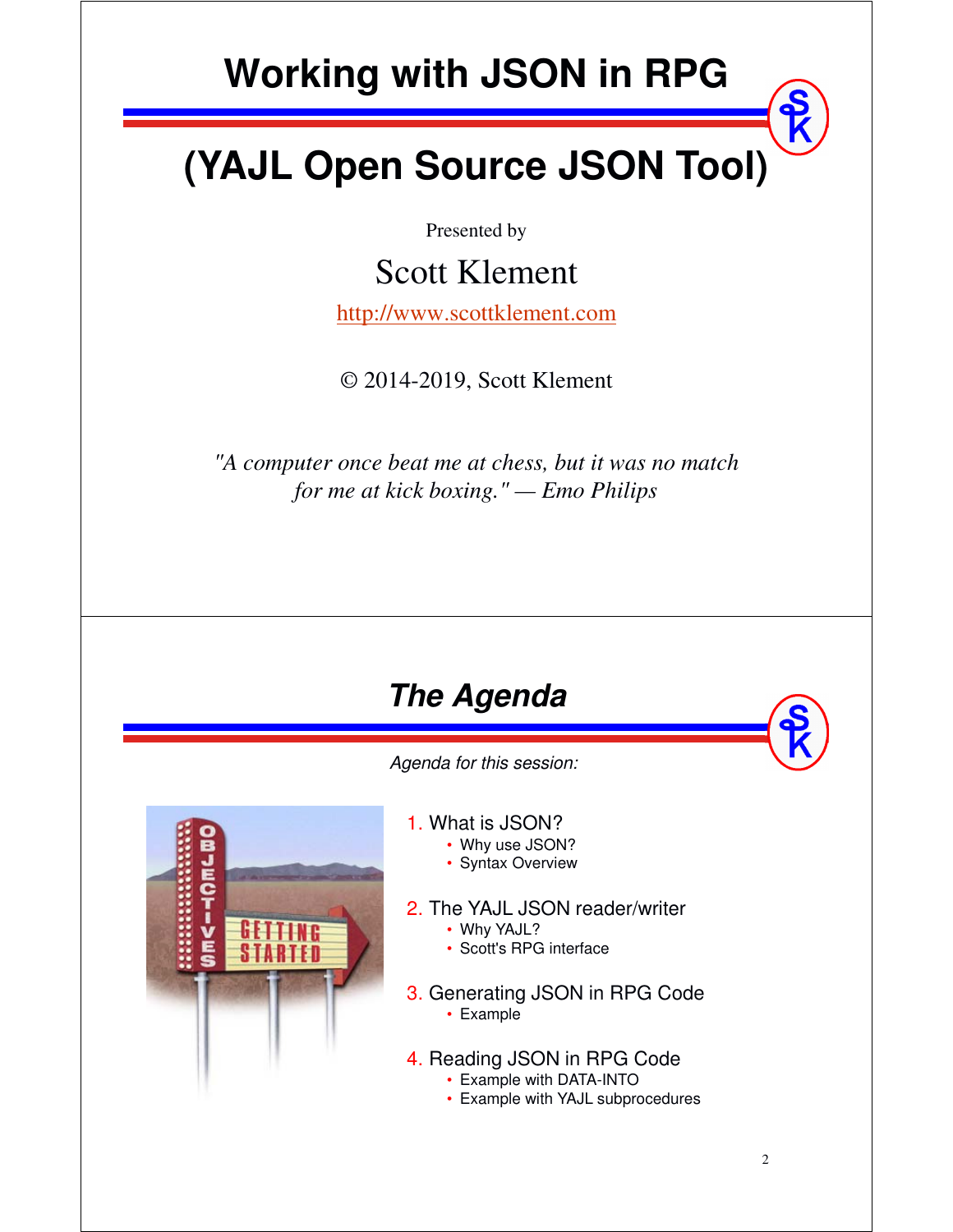## **Ugggh, Another Thing to Learn!**



*This is pretty much how I felt about JSON at first!*

- •ugggh, I just learned XML. Do I need to learn something new?!
- •But, as I learned more, I started to love it.
- Now I much prefer JSON over XML.

#### **Much Like XML**

JSON is a format for encapsulating data as it's sent over networks *Much Like XML.*

JSON is self-describing (field names are in the data itself) and human-readable. *Much Like XML*

Very popular in Web Services and AJAX *Much Like XML*

Can be used by all major programming languages *Much Like XML*

So why is it better than XML…..?

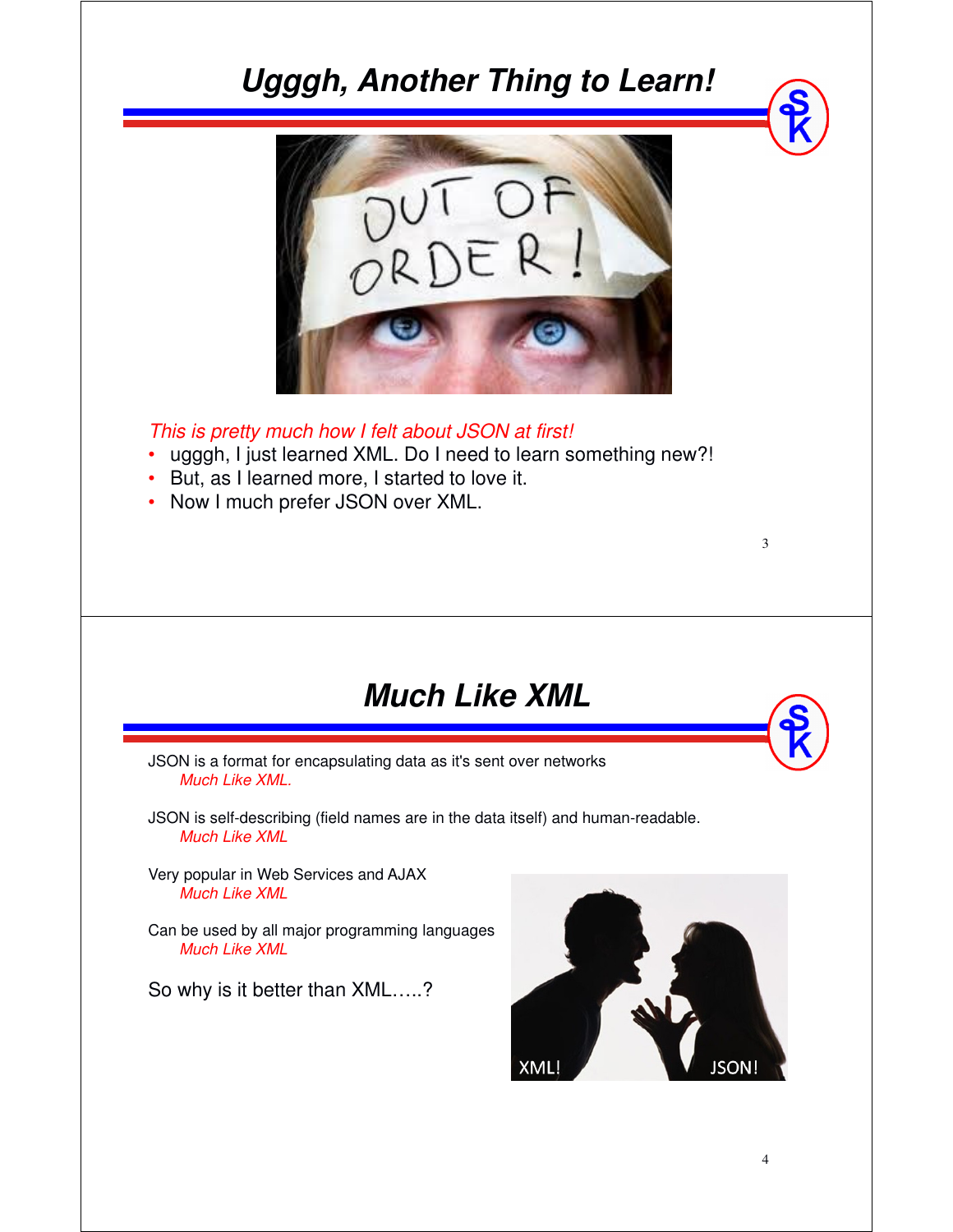## **Much Different Than XML**

JSON is simpler:

- •only supports UTF-8, whereas XML supports a variety of encodings.
- doesn't support schemas, transformations.
- •doesn't support namespaces
- •method of "escaping" data is much simpler.

JSON is faster

- •more terse (less verbose). About 70% of XML's size on average
- •simpler means faster to parse
- •dead simple to use in JavaScript







Year

*Have you noticed that people are rarely discussing XML anymore?*

- Google, Facebook, Twitter, IBM Watson focus on JSON
- JSON has become the most popular for REST APIs
- JSON has become the de-facto standard for Internet of Things (IoT)
- XML is still used, but mainly in pre-existing applications. Rarely in new projects.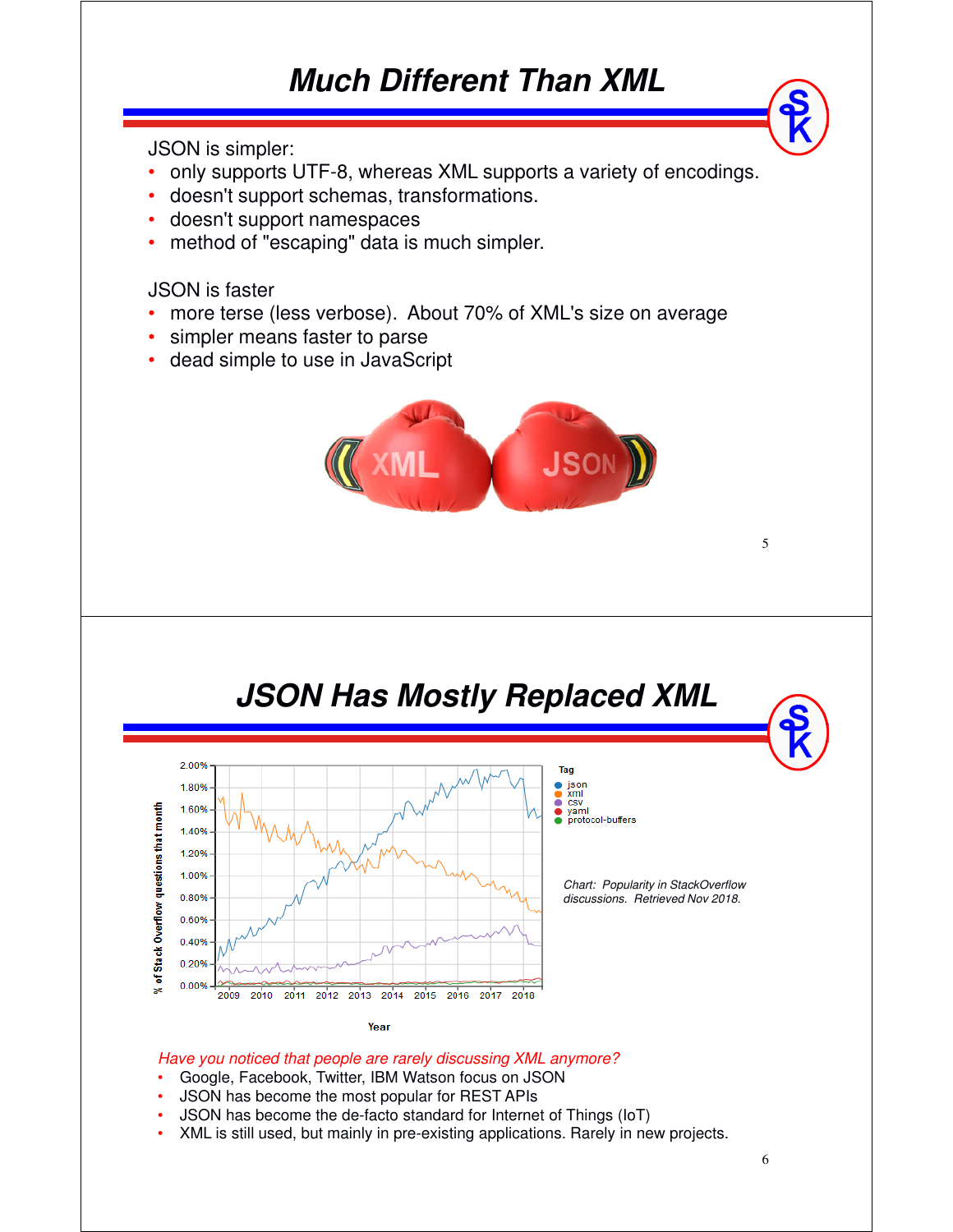## **JSON Evolved from JavaScript**

Originally JSON was the language used to describe "initializers" for JavaScript objects.

- • Used to set the initial values of JavaScript Objects (data structures), and arrays. Even for arrays nested in data structures or vice-versa.
- •Conceptually similar to "CTDATA" in RPG, except supports nested data as well.
- • Unlike JavaScript, however, JSON does not support "methods" (executable routines in the object) so it's objects are equivalent to RPG data structures.

| "Monday",                  |
|----------------------------|
| "Tuesday",<br>"Wednesday", |
| "Thursday",                |
| "Friday",<br>"Saturday" ]; |

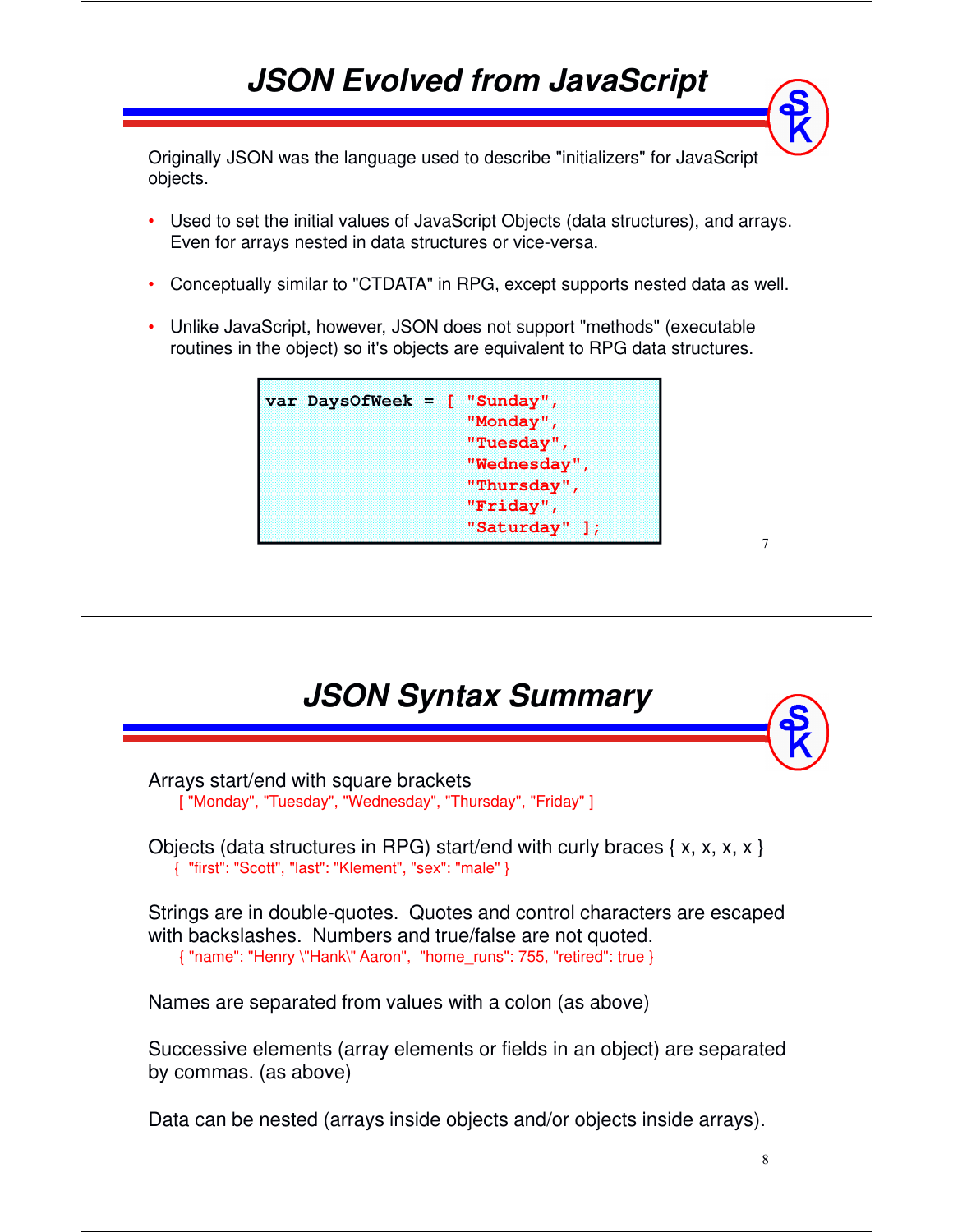

…and programs process JSON faster, too!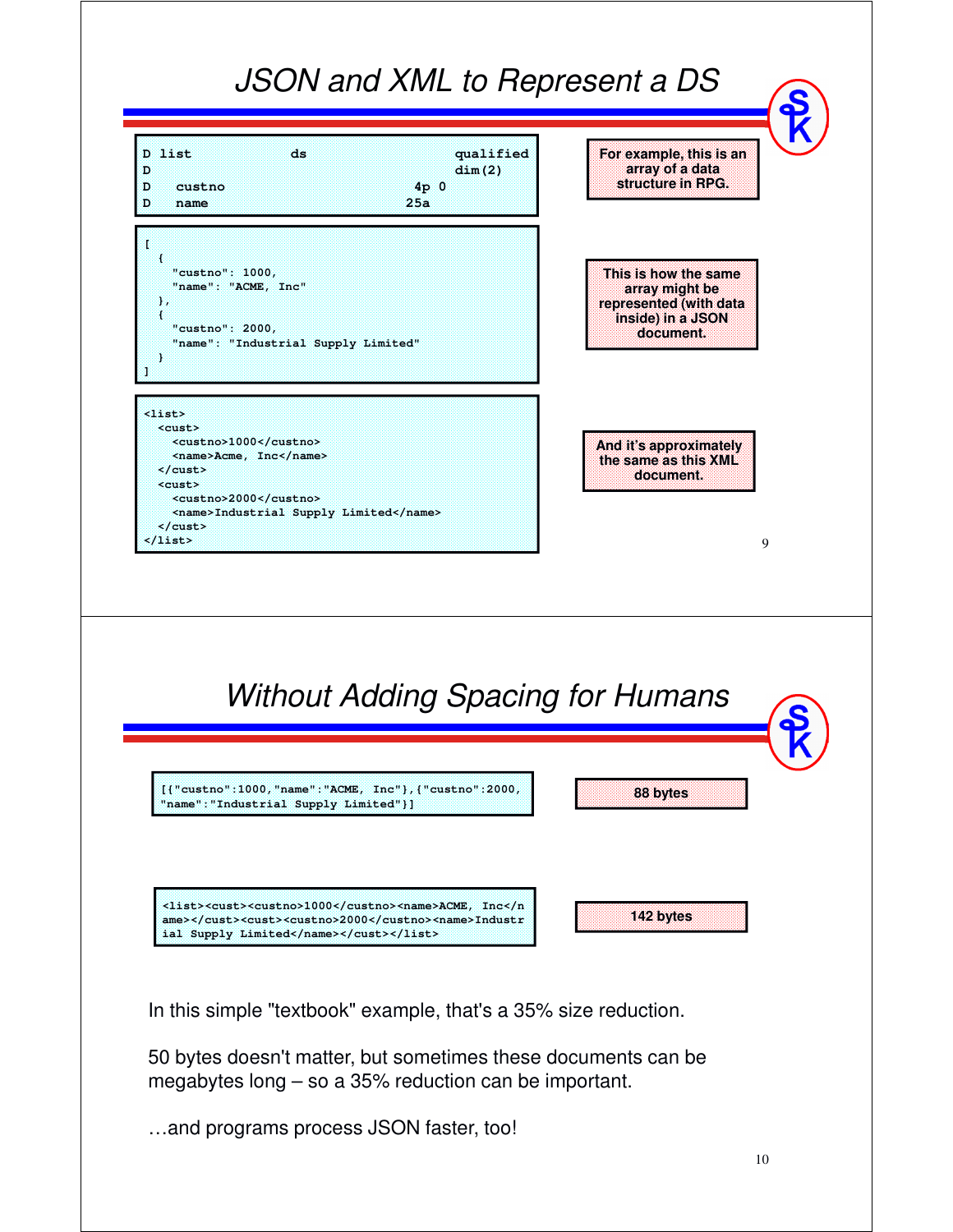#### *The YAJL Open Source Tool*

#### YAJL = Yet Another JSON Library

- Created by Lloyd Hilaiel (who works for Mozilla)
- completely Open Source (very permissive ISC license)
- Extremely fast. (Fastest one we benchmarked)<br>
Meitter in C
- Written in C.
- Bindings available for Ruby, Python, Perl, Lua, Node.js and others

#### Ported to IBM i (ILE C) by Scott Klement & David Russo.

- Available at http://www.scottklement.com/yajl
- IBM i 6.1 or higher (7.2 for DATA-INTO)
- Works entirely in UTF-8 Unicode

#### YAJLR4 = Scott's ILE RPG language bindings

- Simplifies calling YAJL from ILE RPG
- Replaces C macros with RPG subprocedures
- Handles UTF-8/EBCDIC translation for you

#### *YAJL Provides*

YAJL provides sets of routines for:

- Generating JSON data
- Parsing JSON data in an event-driven (SAX-like) manner
- •Parsing JSON in a tree (DOM-like) manner

I have found the tree-style routines to be easier to work with, so will use them in my examples.

Scott's RPG adapter additionally provides

- YAJLINTO a DATA-INTO interface for reading JSON
- YAJLDTAGEN <sup>a</sup> DATA-GEN generator for creating JSON

#### *DATA-INTO requires IBM i 7.2+ w/PTFs (7.4+ without PTFs) DATA-GEN will be released for IBM I 7.3+ in November 2019*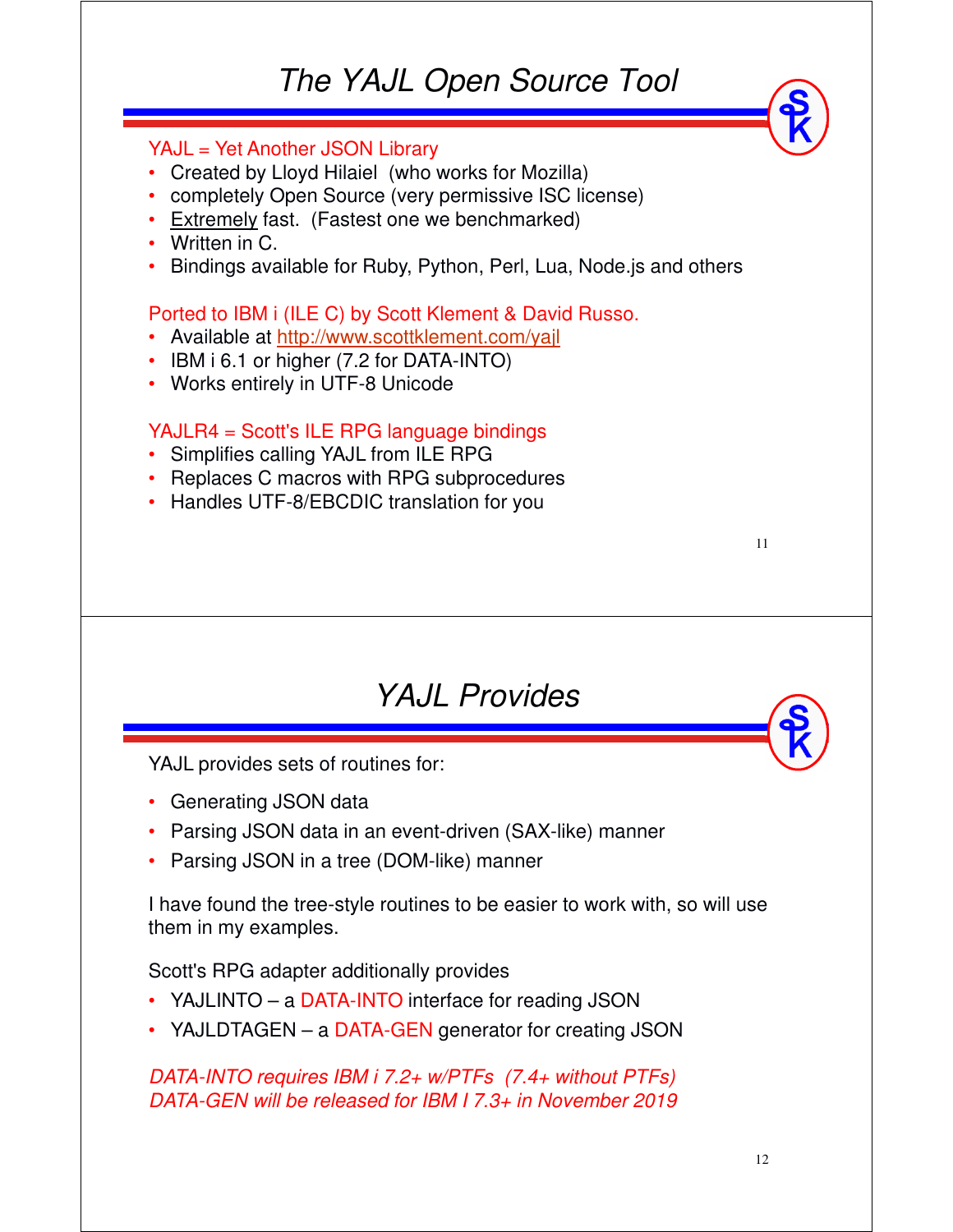

**...etc...**

**] }**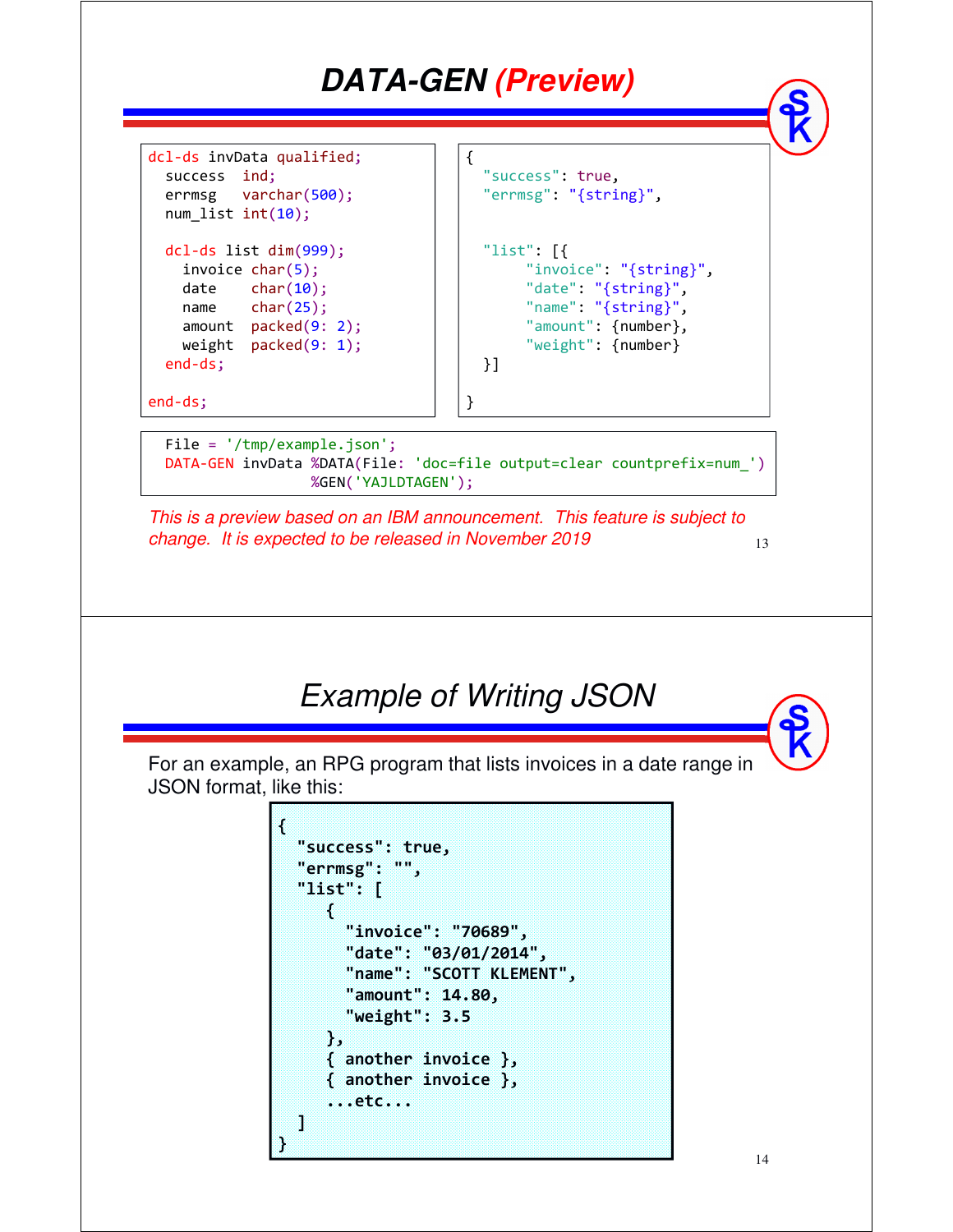#### 15 *Example of Writing JSON* Or if an error occurs, it'd return an abbreviated document like this: **{ "success": false, "errmsg": "Error Message Here", "list": [ ] }** To keep it simple, we'll just have it write the result to an IFS file. Though, you can also use this in a web service, if desired (code download from ScottKlement.com will have an example of this) *RPG Writing JSON -- Definitions* **H DFTACTGRP(\*NO) ACTGRP('KLEMENT') OPTION(\*SRCSTMT) H BNDDIR('YAJL') DECEDIT('0.') /include yajl\_h** D row ds **qualified D inv 5a D date 8s 0 D name 25a D amount 9p 2 D weight 9p 1 D** cust **b s** 4s 0 inz(4997) <<br> **D** sdate **b** 5 8s 0 inz(20100901) **D** sdate<br> **D** edate<br> **D** edate<br> **S** 8s 0 inz(20100930) **8s 0 inz(20100930)**<br>**10a** varying **D dateUSA s 10a varying** D success s 1n **D errMsg s 500a varying** Numbers in JSON must start a digit (not the decimal point) The BNDDIR and copy book are needed to access YAJL's routines To keep example simple, query criteria is hardcoded.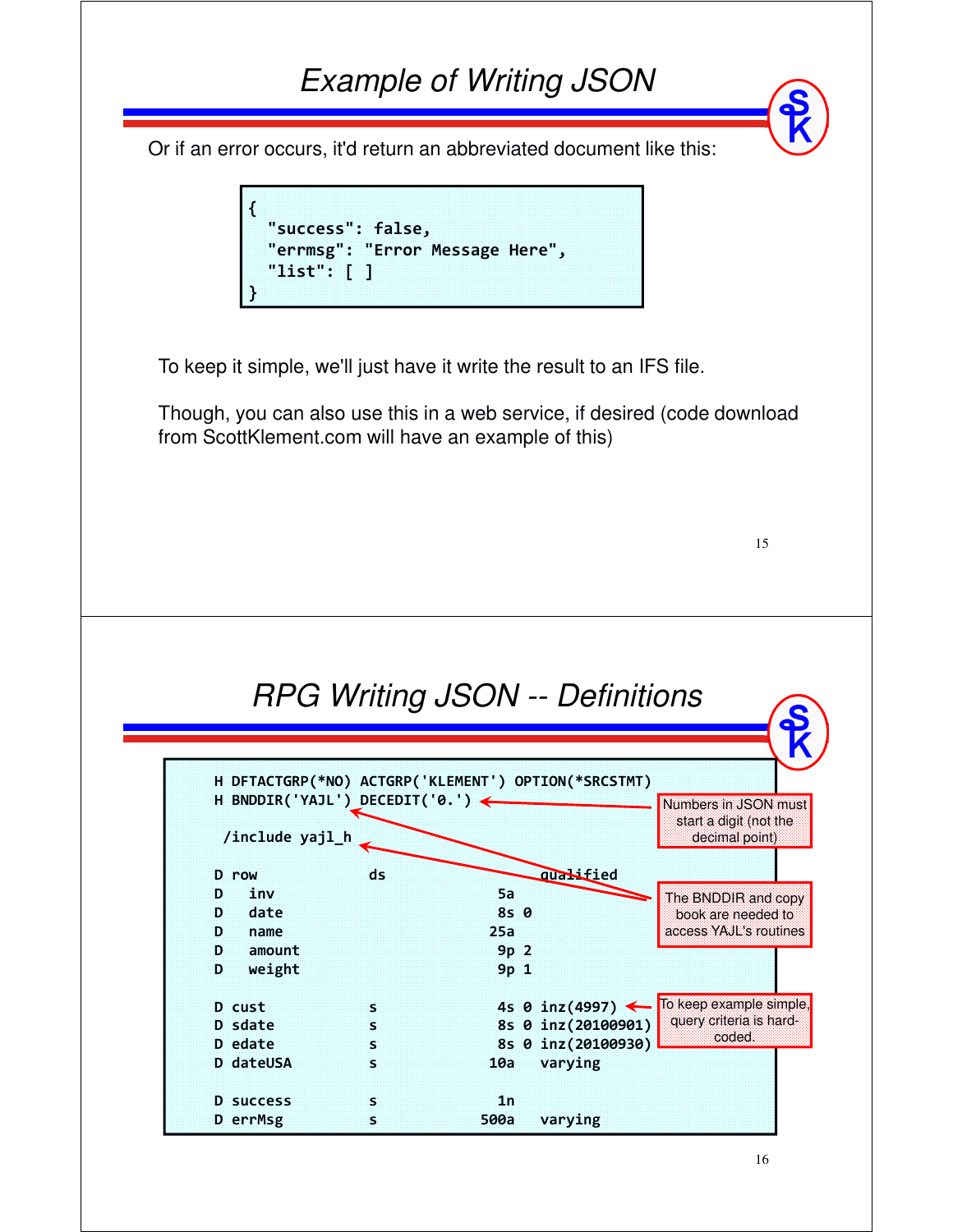#### *RPG Writing JSON -- Mainline*



#### *YAJL Routines Used*

To generate the JSON data we'll use the following YAJL procedures:

yajl\_genOpen() / yajl\_genClose() = Open/Close JSON generator. The genOpen routine has a parm of \*ON or \*OFF tells whether JSON is "pretty" or "compact"

yajl\_beginObj() / yajl\_endObj() = start or end JSON object (data struct)

yajl\_beginArray() / yajl\_endArray() = start or end JSON array

yajl\_addBool() = add a boolean (true/false) value to JSON

vail  $addChar() = add a character string to JSON$ 

 $yaj$  addNum() = add a numeric value to JSON

yajl\_saveBuf() = write JSON document to IFS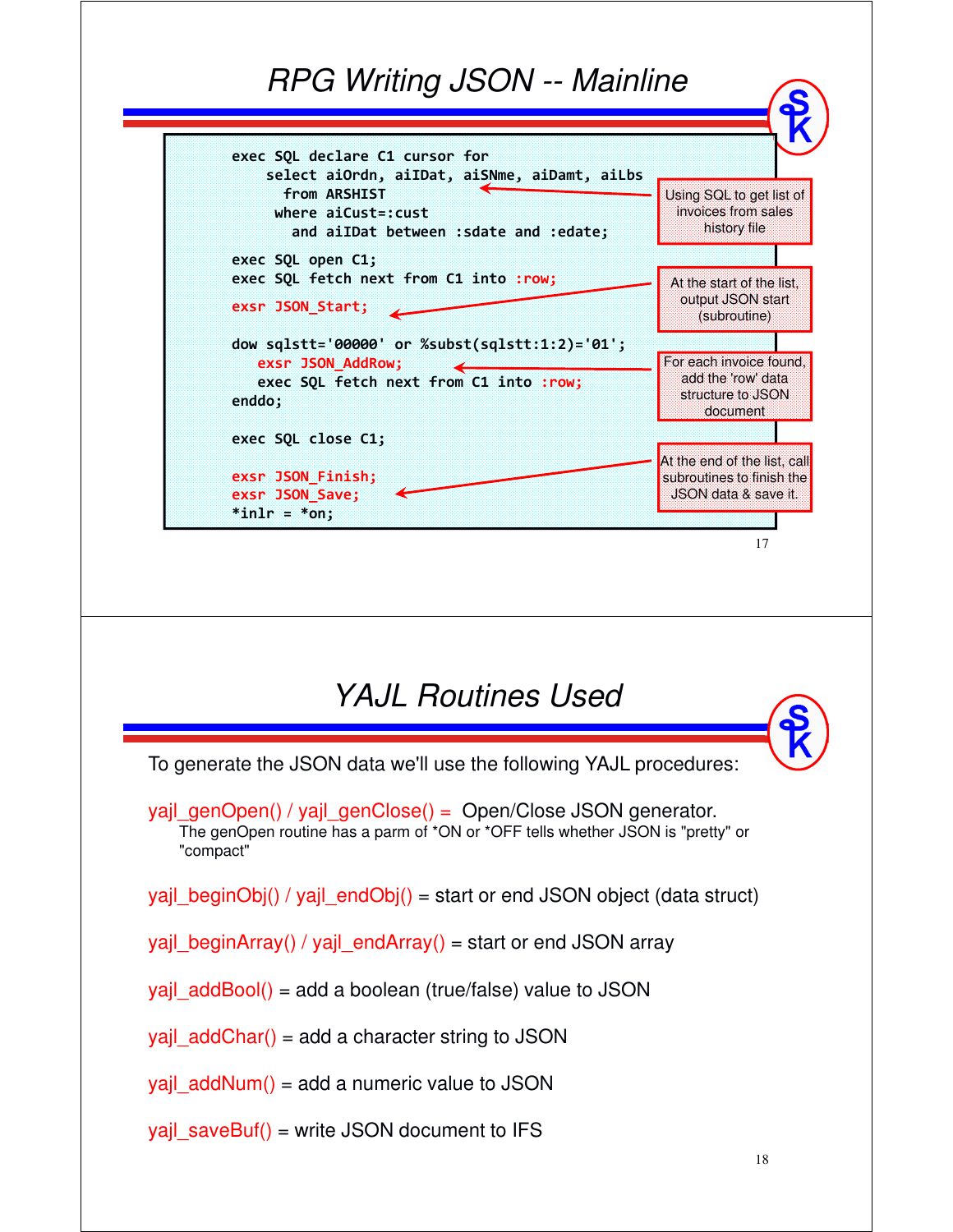#### *JSON\_Start Routine*



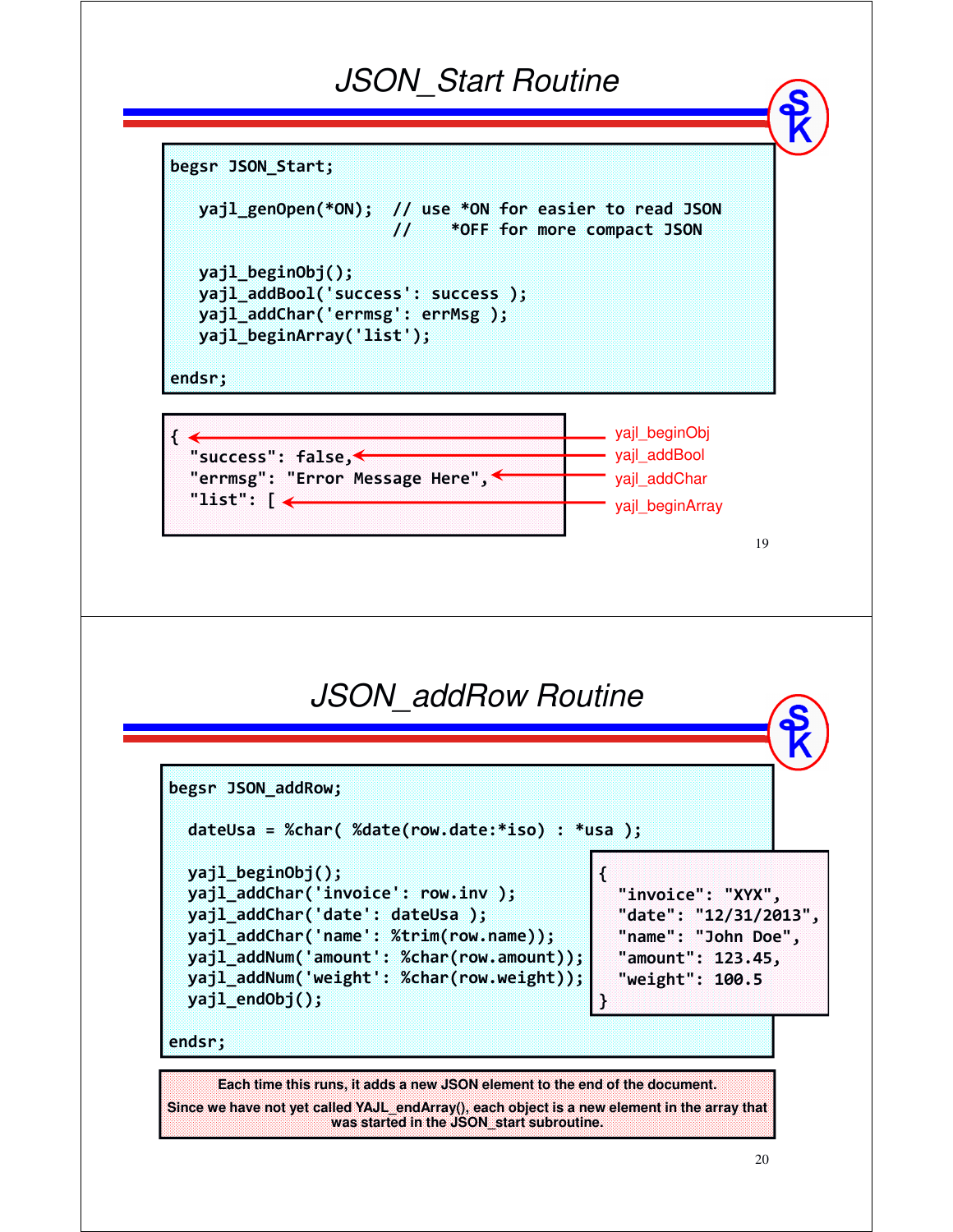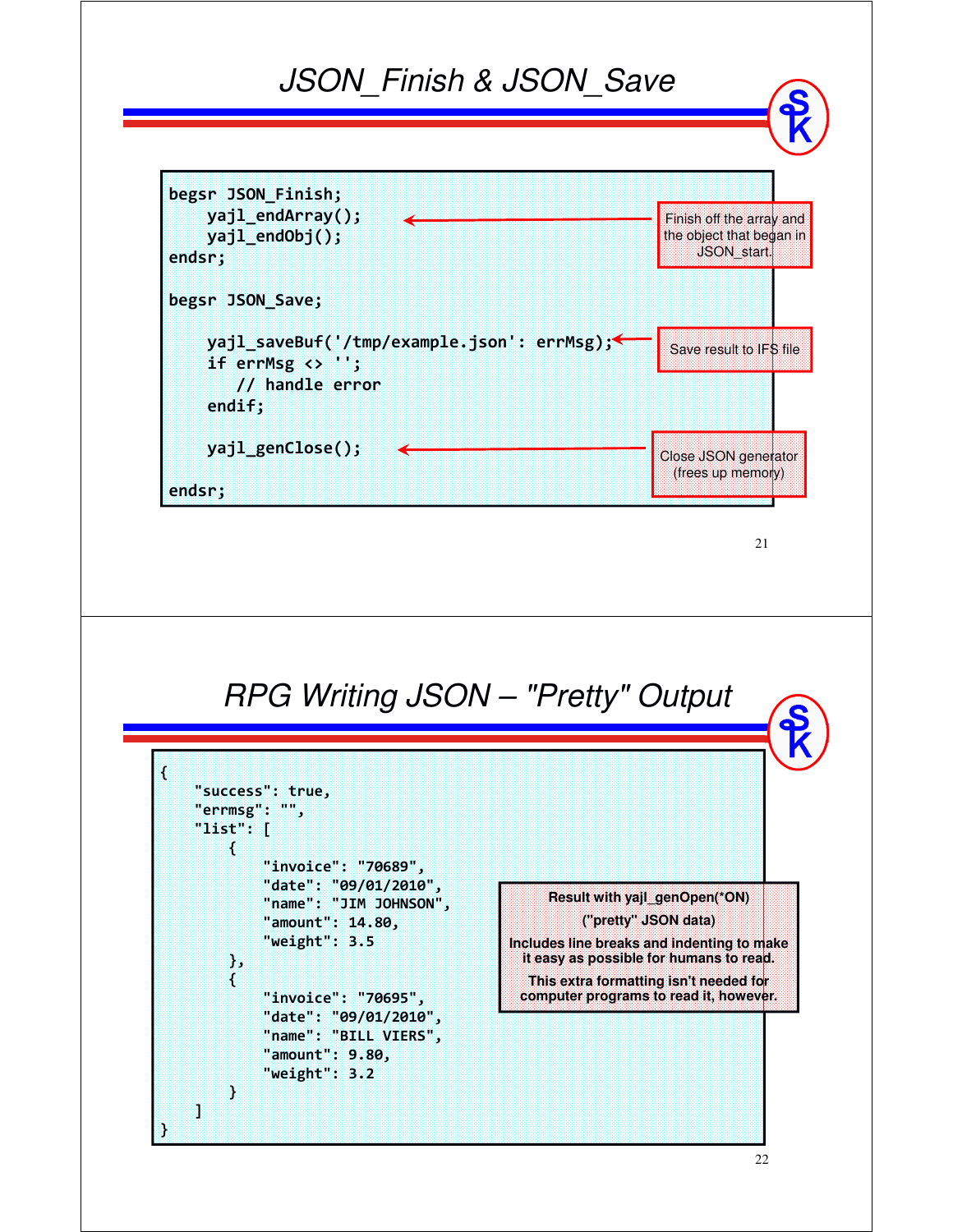## *RPG Writing JSON – "Compact" output*

**Result with yajl\_genOpen(\*OFF)**

**("compact" JSON data)**

**No line breaks or indenting. Makes file size smaller, so it transmits over the network a little bit faster.**

**But, is the exact same document.**

**{"success":true,"errmsg":"","list":[{"invoice":"70689","date":"09/01/ 2010","name":"JIM JOHNSON","amount":14.80,"weight":3.5},{"invoice":"7 0695","date":"09/01/2010","name":"BILL VIERS","amount":9.80,"weight": 3.2}]}**

23

## *What if I Wanted a Web Service?*

Although there isn't time to go into detail about how to code RESTful web services in this presentation, the gist would be:

- Get input parameters from the URL.
- Create the JSON document in exactly the same way.
- Use YAJL\_writeStdout() instead of YAJL\_saveBuf()

YAJL\_writeStdout() writes the JSON data to standard output with HTTP headers, as would be needed if writing your own web service provider to be run through the IBM HTTP Server (powered by Apache.)

For consuming web services, you can use YAJL\_copyBuf() or YAJL\_copyBufStr() which returns the JSON data into a buffer (pointer) or RPG string so that you can pass it to HTTPAPI or another HTTP tool to send it.

Examples are provided in the sample code on Scott's web site, here: http://www.scottklement.com/yajl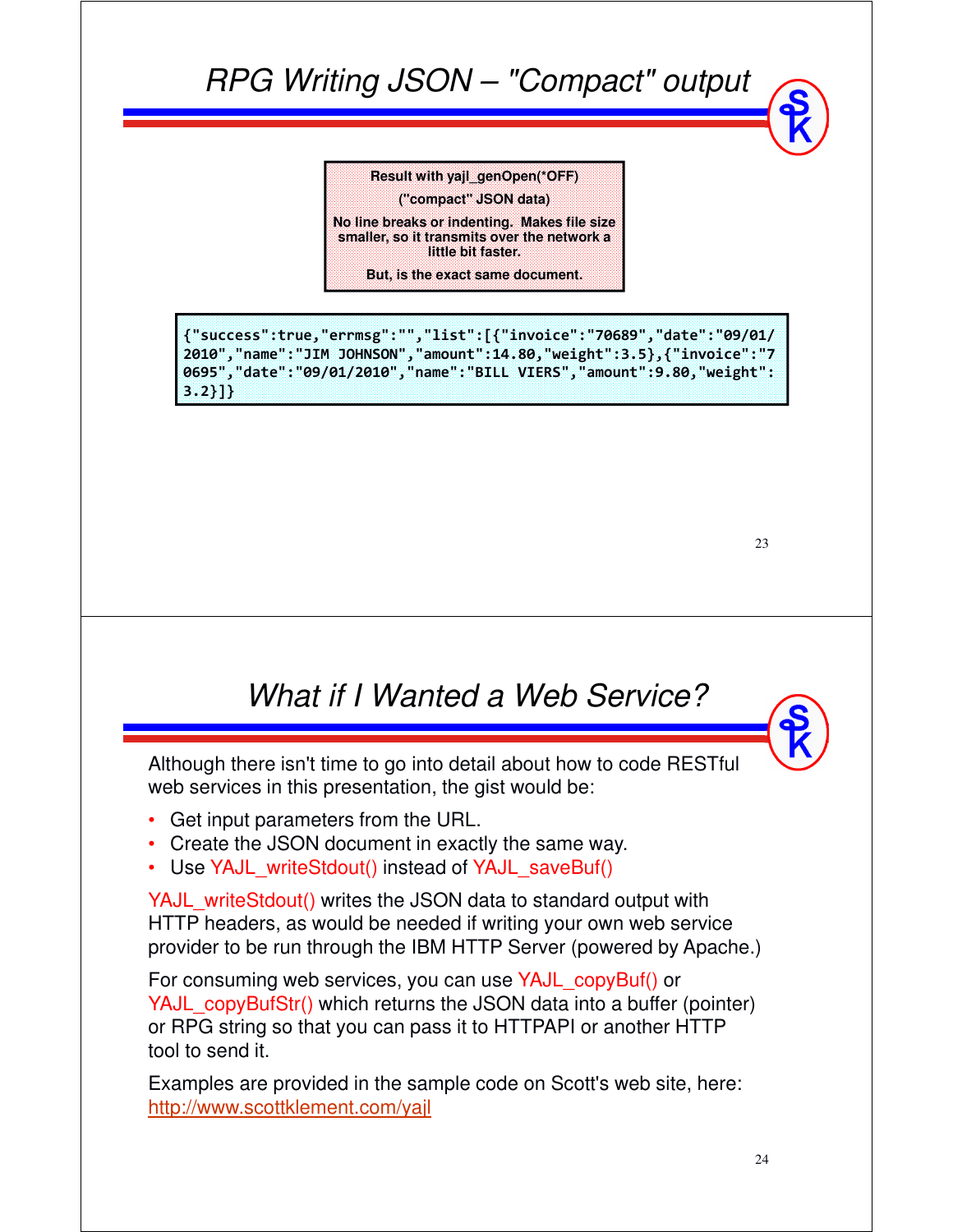## *Reading JSON Data With DATA-INTO*

DATA-INTO is an RPG opcode that was added to IBM i 7.2 and newer releases.

The following link describes the PTFs needed for DATA-INTO support on 7.2 and 7.3 releases: http://ibm.biz/data-into-rpg-opcode-ptfs

YAJL supports DATA-INTO as of the April 2018. (But, get the latest copy with the latest enhancements!)

DATA-INTO is supported with a program named YAJLINTO that works with the RPG %PARSER function.

25

## *What is DATA-INTO?*

- •RPG opcode that maps data into an RPG data structure
- Almost exactly the same as XML-INTO, but for other types of data
- Works with a 3<sup>rd</sup> party external parser (YAJLINTO in this case) that interprets the document.
- With the right parser, should be able to read just about any type of document. YAJLINTO is designed for JSON documents
- Fields are mapped by their name
- •RPG field names must match the JSON field names to work
- Various options are provided, but I cannot cover them all here. See the ILE RPG Reference for details.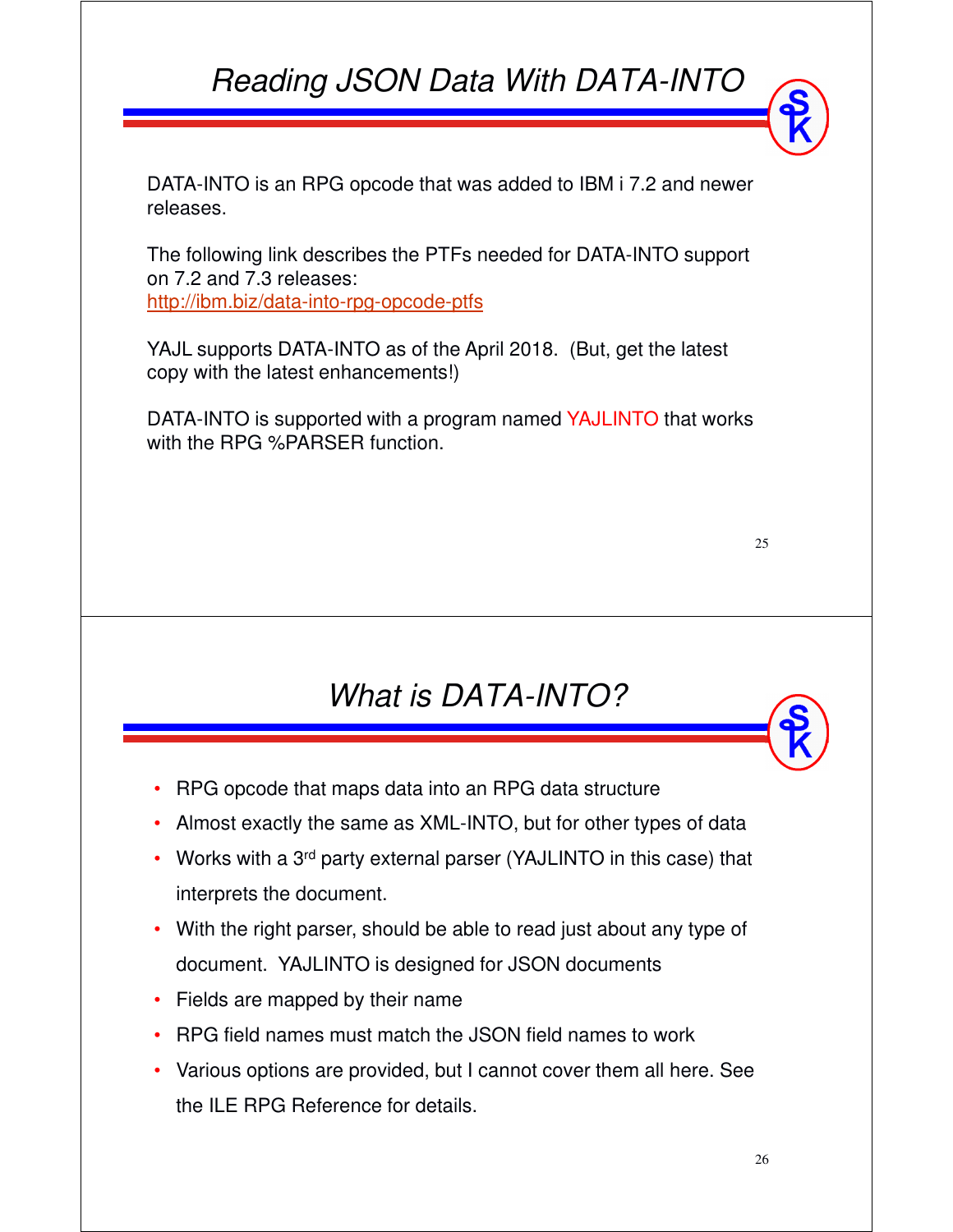## *DATA-INTO Syntax*

The DATA-INTO opcode syntax is:

**DATA-INTO** *result* **%DATA(***document[:options]***) %PARSER(***parser[:options]***);**

result = RPG variable (data structure) that data will be loaded into

document = the XML document, or IFS path to the XML document.

%DATA options = optional parameter containing options passed to RPG to control the reading of the XML document, or how it is mapped into variables

%PARSER options = optional parameter containing options passed to the parser program. The syntax will vary depending on the parser program.

%HANDLER = like XML-INTO, the DATA-INTO opcoe supports a handler. This is an advanced topic I will not cover today.

27

## *Data Structure Must Match*

The trickiest part is that the DS must match the JSON document

| dcl-ds result qualified;                                                                                                                                        | 11 <sup>4</sup>                                                                                                                                                                                                                                                                                                                                                                                                                                                                                                                                                                                                                                                                                                                                                                                                                                                                                                                                                                                                                                                                                                          |
|-----------------------------------------------------------------------------------------------------------------------------------------------------------------|--------------------------------------------------------------------------------------------------------------------------------------------------------------------------------------------------------------------------------------------------------------------------------------------------------------------------------------------------------------------------------------------------------------------------------------------------------------------------------------------------------------------------------------------------------------------------------------------------------------------------------------------------------------------------------------------------------------------------------------------------------------------------------------------------------------------------------------------------------------------------------------------------------------------------------------------------------------------------------------------------------------------------------------------------------------------------------------------------------------------------|
| success ind;<br>num list $int(10)$ ;                                                                                                                            | // "success": true,<br>errmsg varchar(500); // "errmsg": "Error message",                                                                                                                                                                                                                                                                                                                                                                                                                                                                                                                                                                                                                                                                                                                                                                                                                                                                                                                                                                                                                                                |
| $dcl-ds$ list $dim(999)$ ;<br>invoice char(5);<br>$date$ $char(10);$<br>$name$ $char(25)$ ;<br>$amount$ packed $(9: 2)$ ;<br>weight $packet(9: 1)$ ;<br>end-ds; | "list": $\lceil \ \ \{ \ \ \}$<br>$\frac{1}{2}$<br>"invoice": "xxxxx",<br>$\frac{1}{2}$<br>$\frac{1}{2}$ $\frac{1}{2}$ $\frac{1}{2}$ $\frac{1}{2}$ $\frac{1}{2}$ $\frac{1}{2}$ $\frac{1}{2}$ $\frac{1}{2}$ $\frac{1}{2}$ $\frac{1}{2}$ $\frac{1}{2}$ $\frac{1}{2}$ $\frac{1}{2}$ $\frac{1}{2}$ $\frac{1}{2}$ $\frac{1}{2}$ $\frac{1}{2}$ $\frac{1}{2}$ $\frac{1}{2}$ $\frac{1}{2}$ $\frac{1}{2}$ $\frac{1}{2}$<br>// "name": "xxxxxxxxx"<br>$\frac{1}{2}$ $\frac{1}{2}$ $\frac{1}{2}$ $\frac{1}{2}$ $\frac{1}{2}$ $\frac{1}{2}$ $\frac{1}{2}$ $\frac{1}{2}$ $\frac{1}{2}$ $\frac{1}{2}$ $\frac{1}{2}$ $\frac{1}{2}$ $\frac{1}{2}$ $\frac{1}{2}$ $\frac{1}{2}$ $\frac{1}{2}$ $\frac{1}{2}$ $\frac{1}{2}$ $\frac{1}{2}$ $\frac{1}{2}$ $\frac{1}{2}$ $\frac{1}{2}$<br>$\frac{1}{2}$ $\frac{1}{2}$ $\frac{1}{2}$ $\frac{1}{2}$ $\frac{1}{2}$ $\frac{1}{2}$ $\frac{1}{2}$ $\frac{1}{2}$ $\frac{1}{2}$ $\frac{1}{2}$ $\frac{1}{2}$ $\frac{1}{2}$ $\frac{1}{2}$ $\frac{1}{2}$ $\frac{1}{2}$ $\frac{1}{2}$ $\frac{1}{2}$ $\frac{1}{2}$ $\frac{1}{2}$ $\frac{1}{2}$ $\frac{1}{2}$ $\frac{1}{2}$<br>$\prime\prime$<br>$\uparrow$ 1 |
| $end-ds$ ;                                                                                                                                                      |                                                                                                                                                                                                                                                                                                                                                                                                                                                                                                                                                                                                                                                                                                                                                                                                                                                                                                                                                                                                                                                                                                                          |

field names must match, objects must match a data structure, arrays must  $_{\,28}$ *match an array.*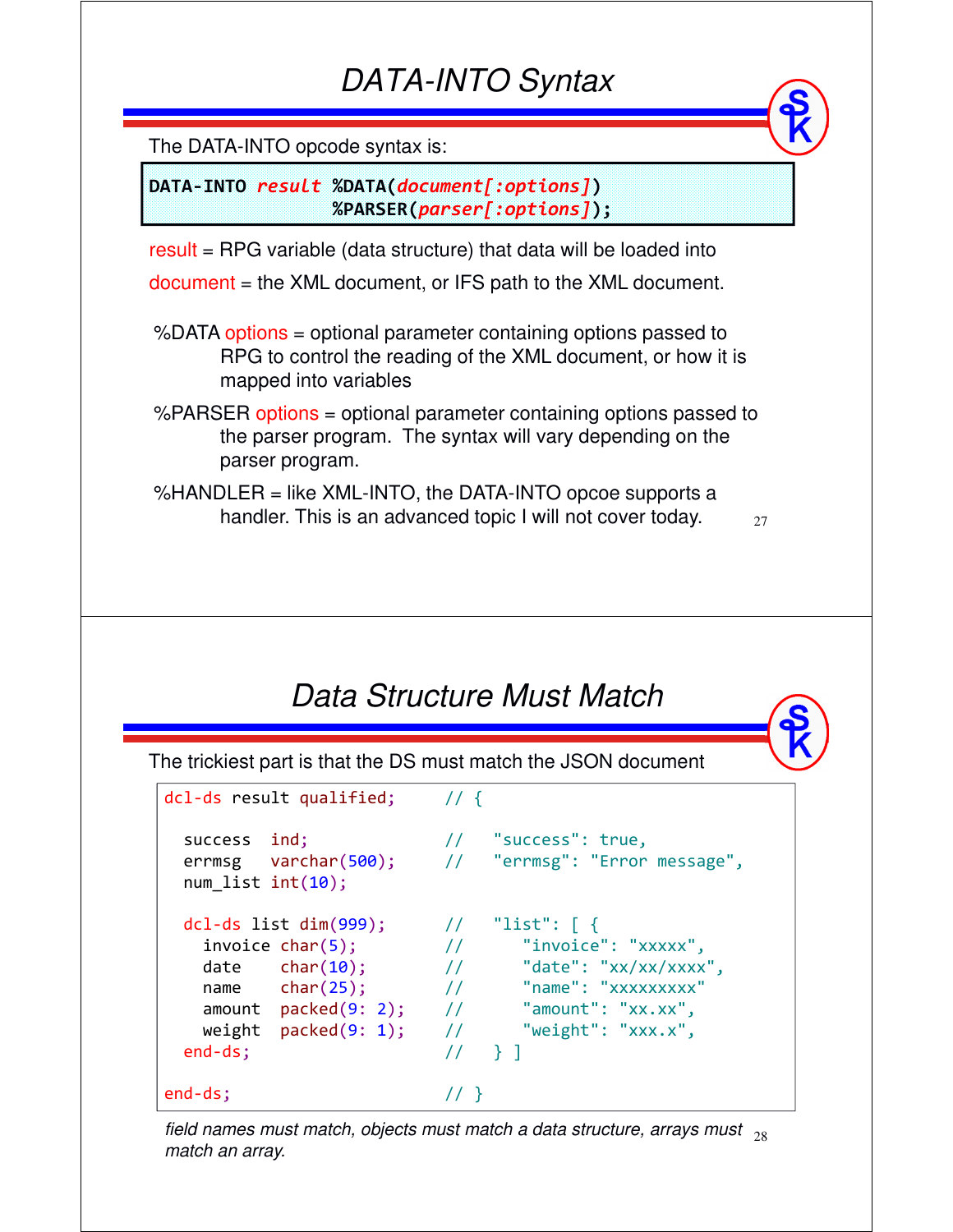#### *YAJLINTO Parser*

Example of DATA-INTO with YAJLINTO as the Parser:

DATA-INTO result %DATA( '/tmp/example.json' : 'doc=file case=any countprefix=num\_') %PARSER('YAJLINTO');

result – the name of RPG data structure that I want to load the JSON into. You can name it whatever you like on your DCL-DS.

/tmp/example.json - IFS path to the JSON document we generated

doc=file – tells RPG to read the document from a file (vs. a variable)

case=any – tells RPG that the upper/lower case of variable names does not have to match the document

 $countprefix = num$  – any variables in the DS that start with "num " should receive counts of matching fields. For example, "num\_list" would give the number elements in the "list" array.

29

30

*YAJLINTO Example (1 of 2)* 

```
**free
ctl-opt DFTACTGRP(*NO) OPTION(*SRCSTMT) BNDDIR('YAJL');
dcl-f QSYSPRT printer(132);
/include yajl_h
dcl-ds result qualified;
  success ind;
  errmsg varchar(500);
  num_list int(10);
  dcl-ds list dim(999);
    invoice char(5);
   date char(10);
   name char(25);
   amount packed(9: 2);
   weight packed(9: 1);
  end-ds;
end-ds;
```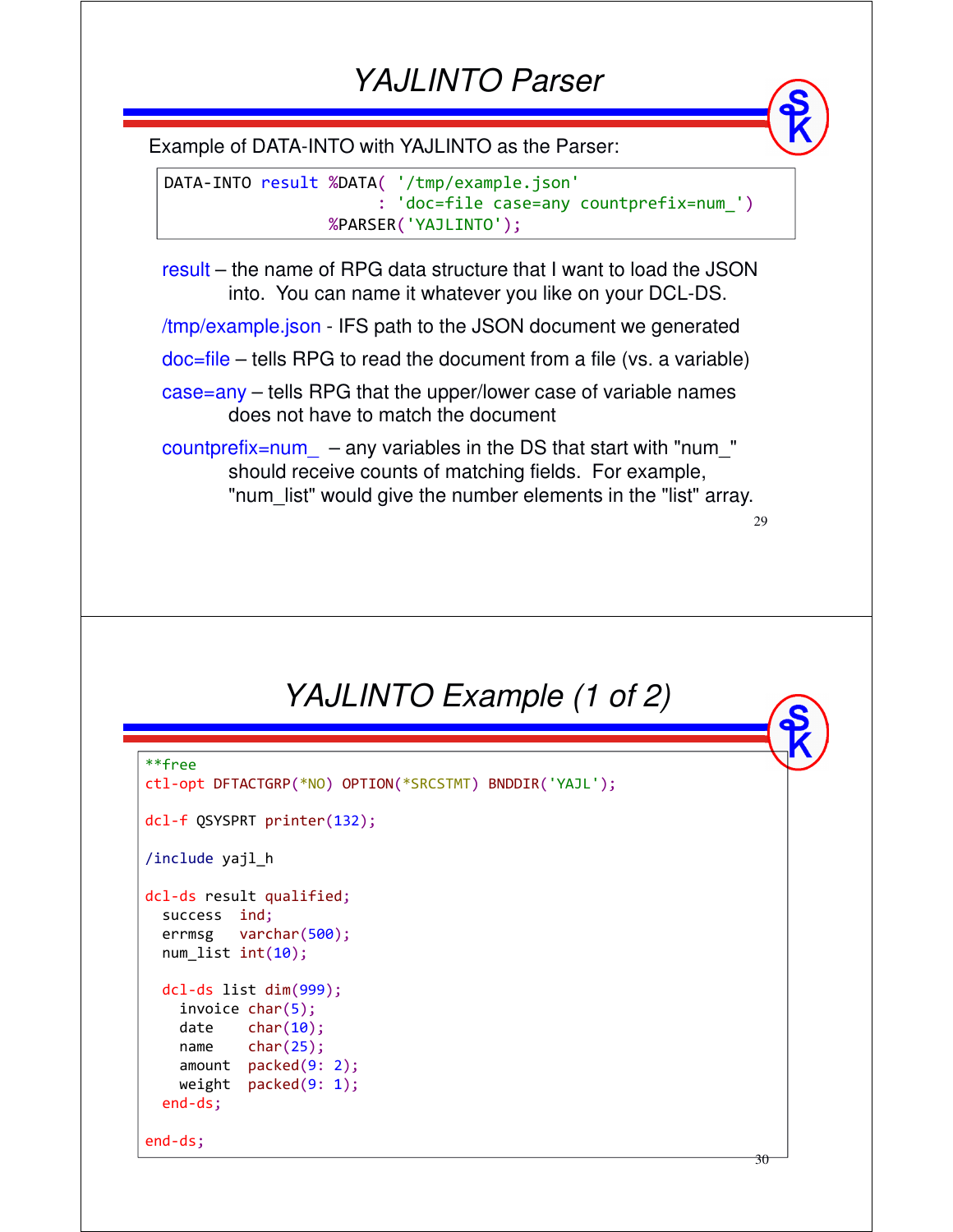#### *YAJLINTO Example (2 of 2)*

```
dcl-ds printme len(132) end-ds;
dcl-s i int(10);
dcl-s dateISO date(*ISO);
data-into result %DATA('/tmp/example.json'
                    : 'doc=file case=any countprefix=num_')
                %PARSER('YAJLINTO');
for i = 1 to result.num list;
  dateISO = %date(result.list(i).date:*USA);printme = result. list(i).invoice+ %char(dateISO:*ISO) + ' '
        + result.list(i).name + ' '
        + %editc(result.list(i).amount:'L') + ' '
        + %editc(result.list(i).weight:'L');
 write QSYSPRT printme;
endfor;
*inlr = *on;
```

```
YAJLINTO Output
```
The output of the program would look as follows (goes to the spool, I didn't take the time to add headings, etc)

| 70689 | 2010-09-01 | JIM JOHNSON         | 14.80 | 3.5  |
|-------|------------|---------------------|-------|------|
| 70695 | 2010-09-01 | BILL VIERS          | 9.80  | 3.2  |
| 70700 | 2010-09-01 | JOSE MENDOZA        | 6.00  | 3.0  |
| 70703 | 2010-09-01 | RICHARD KERBEL      | 10.00 | 5.0  |
| 70715 | 2010-09-01 | JACKIE OLSON        | 23.80 | 10.0 |
| 70736 | 2010-09-01 | LISA XIONG          | 24.00 | 7.0  |
| 70748 | 2010-09-01 | JOHN HANSON         | 11.80 | 5.0  |
| 70806 | 2010-09-01 | JOHN ESSLINGER      | 7.50  | 5.0  |
| 70809 | 2010-09-01 | LORI SKUZENSKI      | 20.00 | 1.0  |
| 70826 | 2010-09-02 | KURT KADOW          | 11.25 | 7.0  |
| 70926 | 2010-09-02 | PENNY STRAW         | 25.00 | 5.0  |
| 70979 | 2010-09-02 | <b>WOLSKI STEVE</b> | 12.75 | .0   |
| 71021 | 2010-09-02 | KENNETH HALE        | 21.25 | 5.9  |
| 71062 | 2010-09-02 | ALEX AGULIERA       | 10.00 | 2.0  |
| 71081 | 2010-09-03 | JIM JOHNSON         | 41.50 | 13.5 |
| 71270 | 2010-09-03 | DAVE DRESEN         | 11.90 | 3.5  |
|       |            |                     |       |      |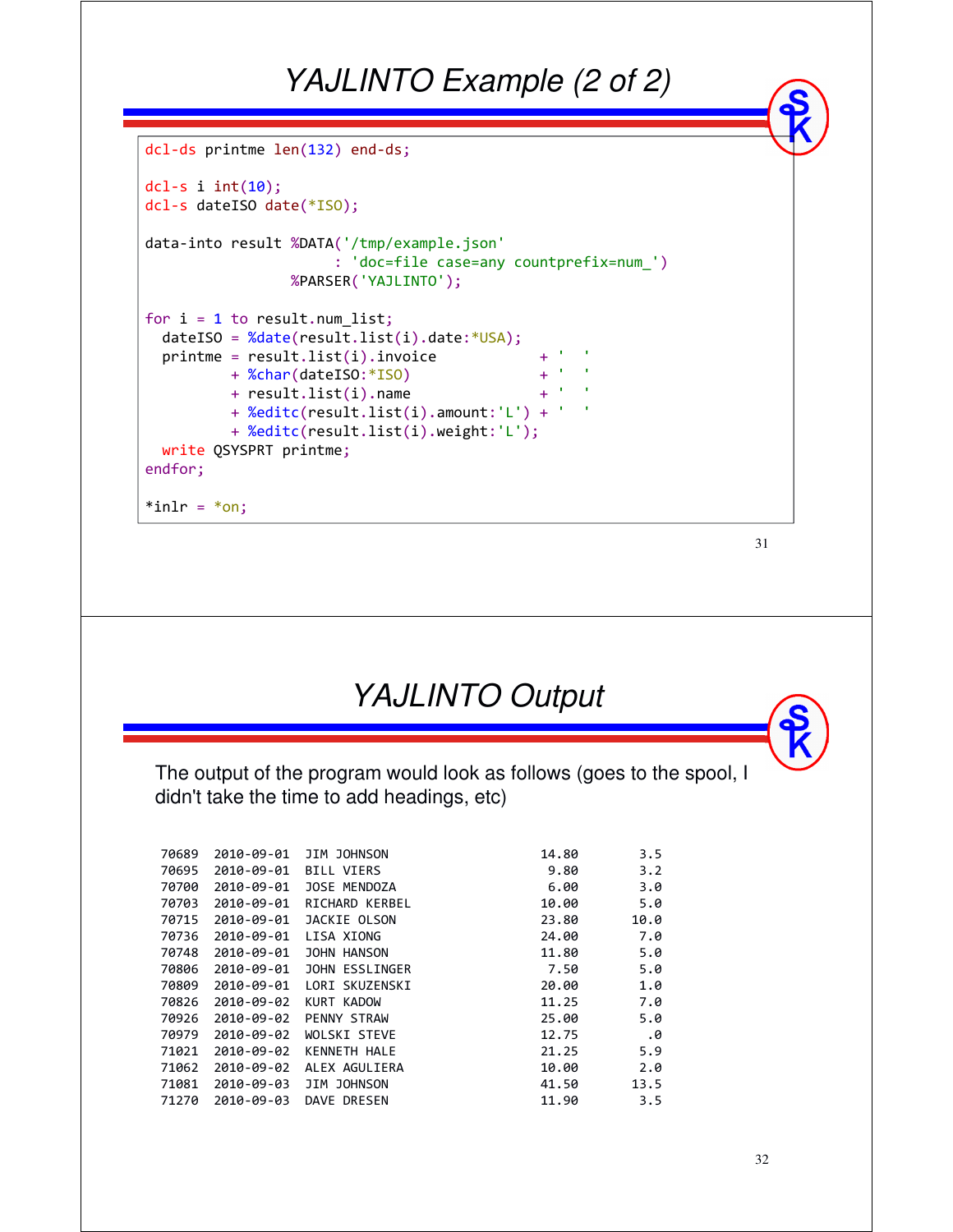If you need to read JSON from a web service, the JSON may be provided to you in two ways:

- some tools provide JSON as a string (usually parameter) to your program
- some tools (such as the IBM HTTP server (powered by Apache)) send the data via "standard input"

To read data sent in a character string, use doc=string (just as you would with XML-INTO)

```
data-into result %DATA( myJsonString
                      : 'doc=string case=convert countprefix=num_')
                %PARSER('YAJLINTO');
```
Since September 2018, YAJLINTO supports direct reading from standard input by passing the special value \*STDIN. This makes it easy to get input via Apache.

```
data-into result %DATA( '*STDIN'
                      : 'case=convert countprefix=num_')
                 %PARSER('YAJLINTO');
```

```
33
```
## *Using YAJL's Tree Method*

As mentioned earlier, YAJL provides two ways of reading JSON data:

- event-based (like SAX in XML) APIs
- tree-based (like DOM in XML) APIs

*This talk will discuss the tree-based method*, since I have found it much easier to use.

#### Advantages over DATA-INTO:

- Works on older releases (6.1+)
- has more capabilities (pointers, generate, generate from tree nodes)
- the RPG document doesn't have to match the JSON document

#### Disadvantages:

- tricker to learn/code
- uses more memory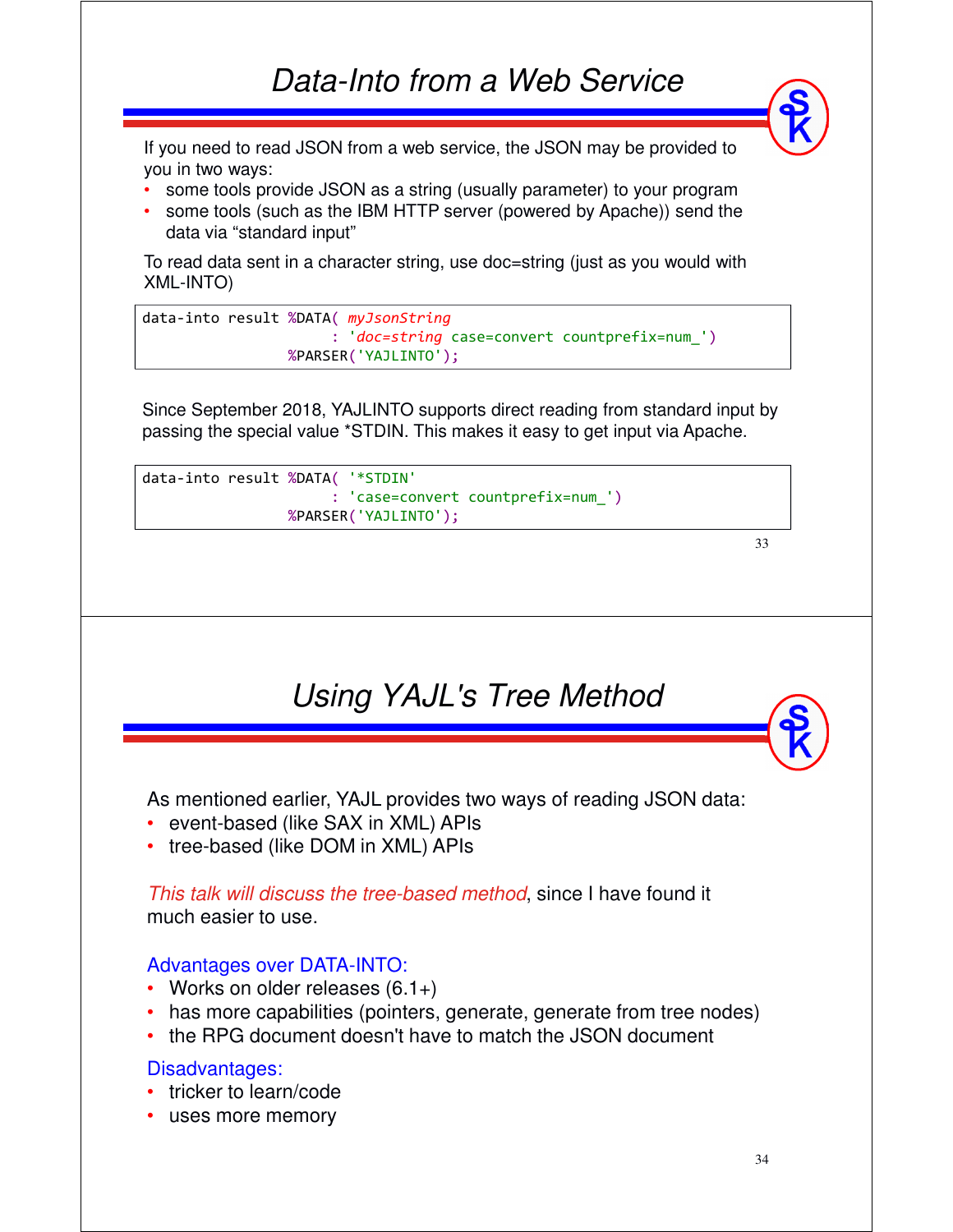#### *Populating the YAJL tree*

To load JSON data from IFS into the tree parser, call vail\_stmf\_load\_tree(), as follows:

**docNode = yajl\_stmf\_load\_tree( '/tmp/example.json' : errMsg );**

There is also yajl buf load tree() and yajl string load tree() if you prefer to load from a buffer or RPG variable.

The return value is a YAJL 'node' that represents the outermost element of the JSON document. (the tree's "trunk")

A 'node' represents data at one level of the document, and can be used to retrieve 'child nodes' that are within the current 'node'.

35

(To understand better, see the diagram on the next slide.)

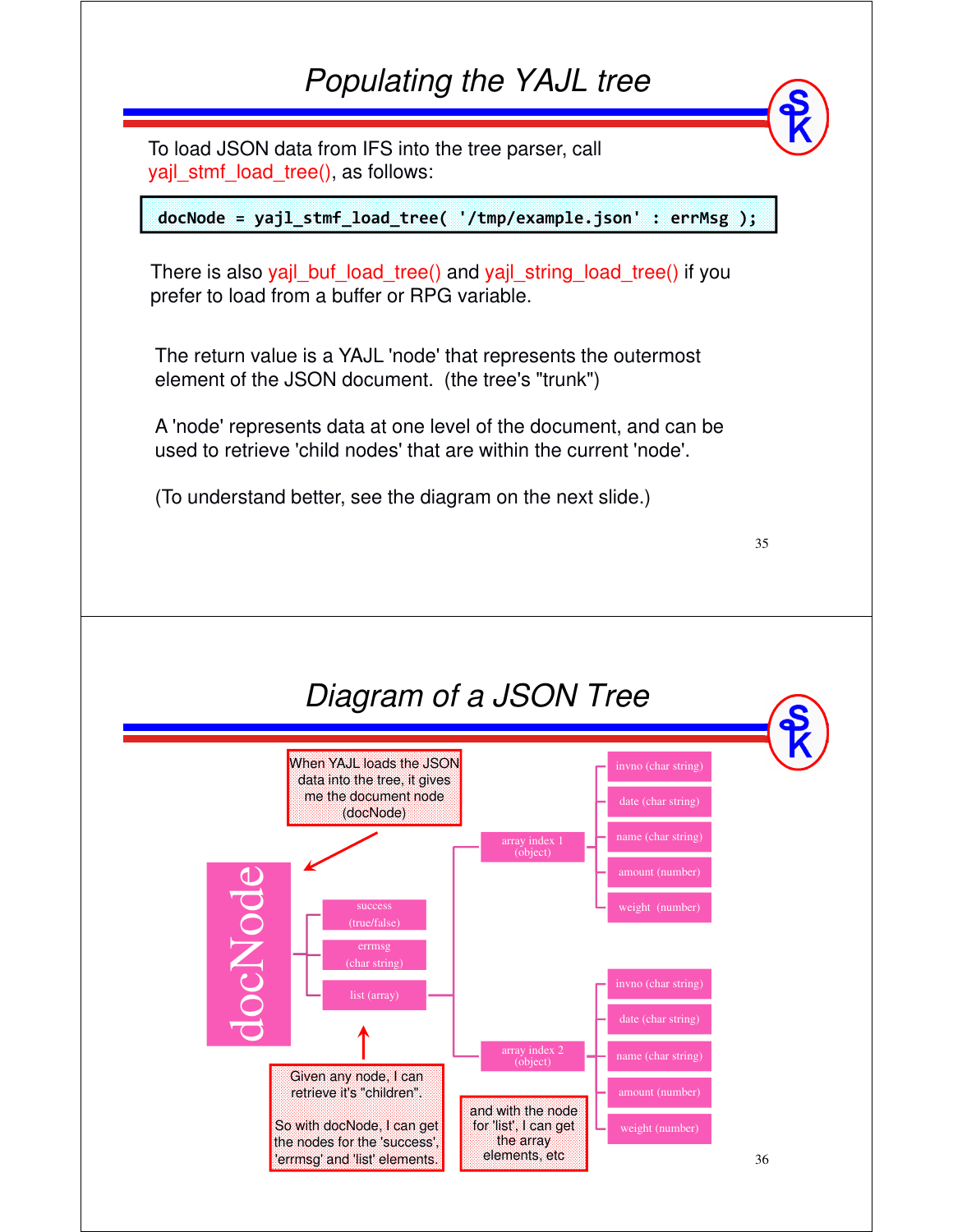#### *Retrieving A "Child Node"*

yajl\_object\_find() will get a child node by field name.

yajl is true() returns whether a true/false value is true.

yajl\_is\_false() returns whether a true/false value is false.

```
// { "success": true }
succNode = yajl_object_find( docNode : 'success' );
if yajl_is_true( succNode );
    // success!
else;
    // failure
endif;
```
37

# *Get a String Value From a Node* **// { "success": false, "errmsg": "invalid start date" } succNode = yajl\_object\_find( docNode : 'success' ); if yajl\_is\_false( succNode ); errMsgNode = yajl\_object\_find( docNode: 'errmsg' );** yajl\_get\_string() = returns a string value from a node

```
msg = yajl_get_string(errMsgNode);
  // msg now contains "invalid start date"
endif;
```
For numeric values, there's also yajl\_get\_number()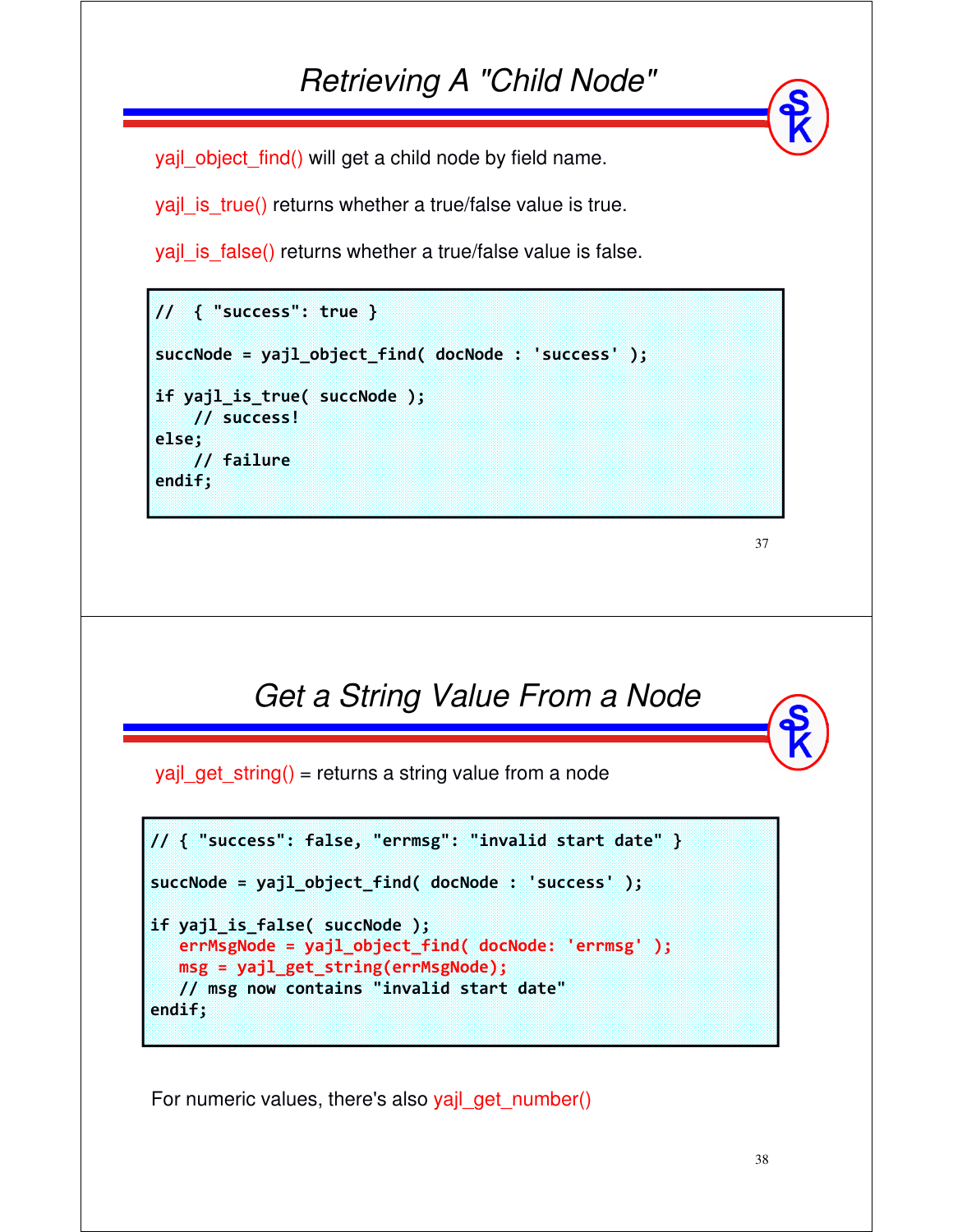## *Processing an Array*

yajl array  $loop() = loops$  through all elements in a JSON array

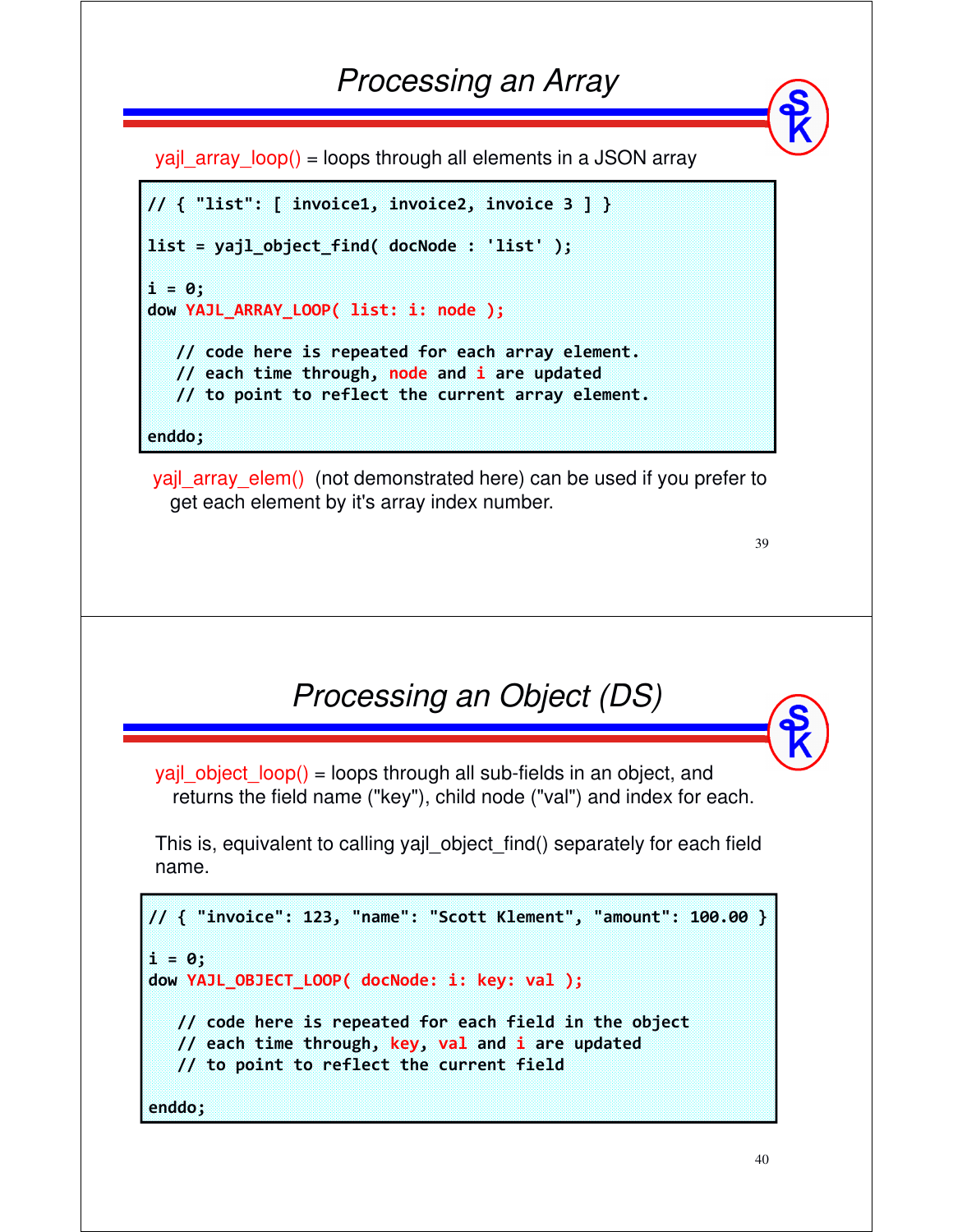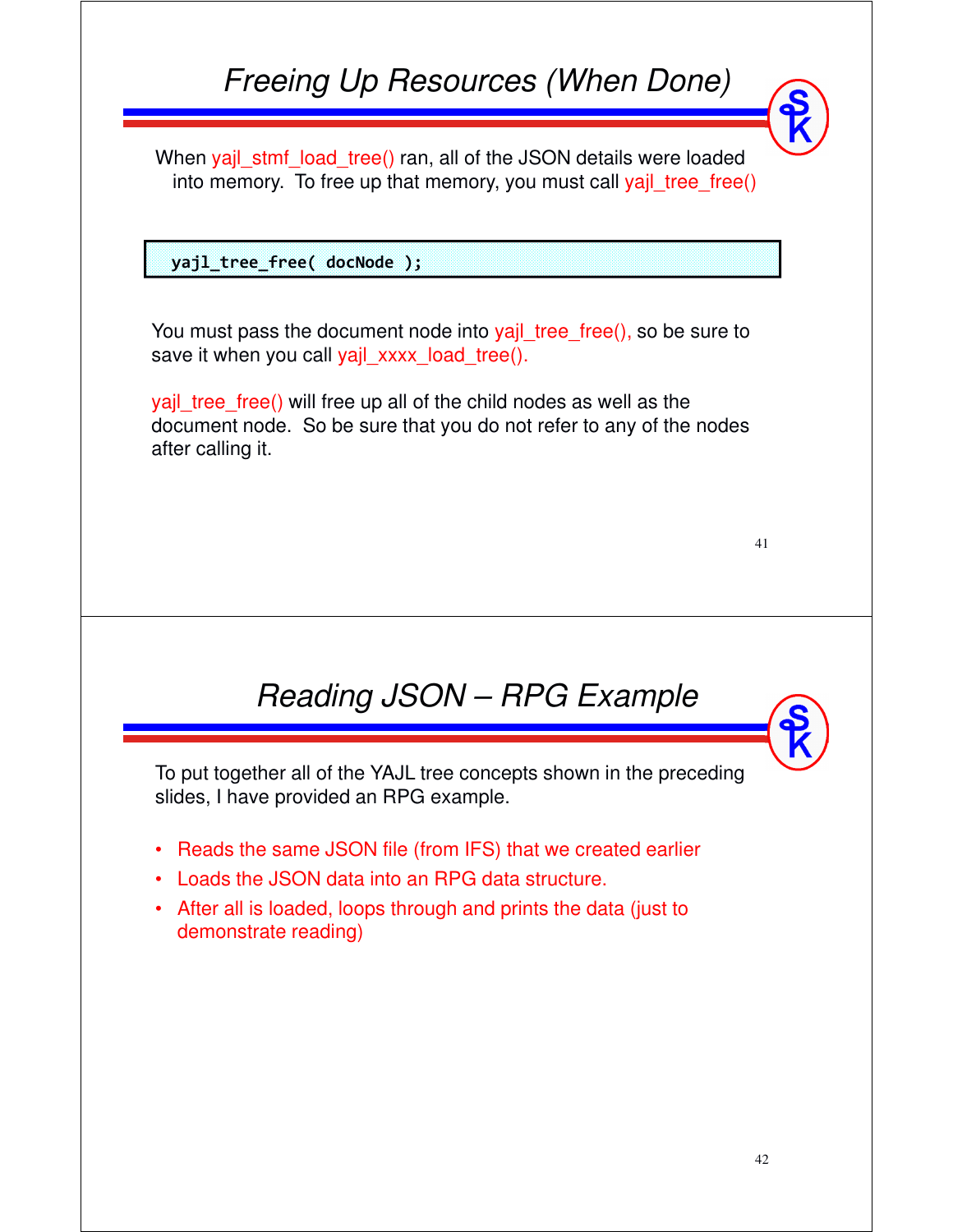#### *RPG Reading JSON (1 of 6)*



#### *RPG Reading JSON (2 of 6)*

|  | like(yajl_val)<br>like(yajl_val)<br>like(yajl_val)<br>like(yajl_val)<br>50a varying |
|--|-------------------------------------------------------------------------------------|

Variables that represent JSON nodes are defined as 'yajl\_val'

Technically, under the covers, these are pointers to the data structures that YAJL uses internally.

However, there's no need for the RPG program to be concerned with how it works, and it's not necessary to do any sort of pointer logic on these fields. They are just placeholders for the JSON nodes.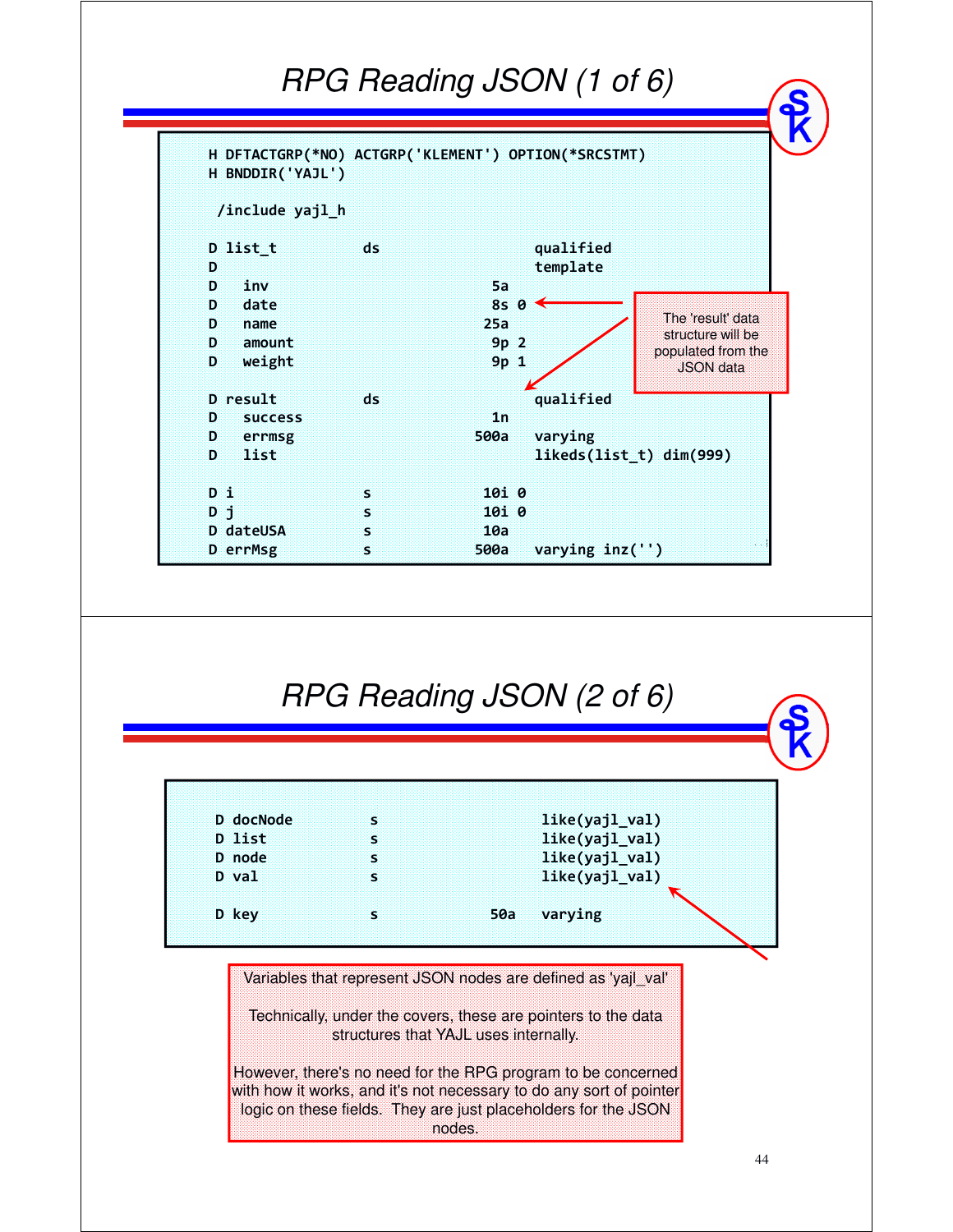#### *RPG Reading JSON (3 of 6)*

```
// load the example.json document into a tree.
docNode = yajl_stmf_load_tree( '/tmp/example.json' : errMsg );
if errMsg <> '';
  // handle error
endif;
// get the 'success' field into 'result' DS
// result.success is an RPG named indicator, and will be 
// *ON if success=true, *OFF if success=false
node = YAJL_object_find(docNode: 'success');
result.success = YAJL_is_true(node);
// get the 'errmsg' field into 'result' DS
node = YAJL_object_find(docNode: 'errmsg');
result.errmsg = YAJL_get_string(node);
```


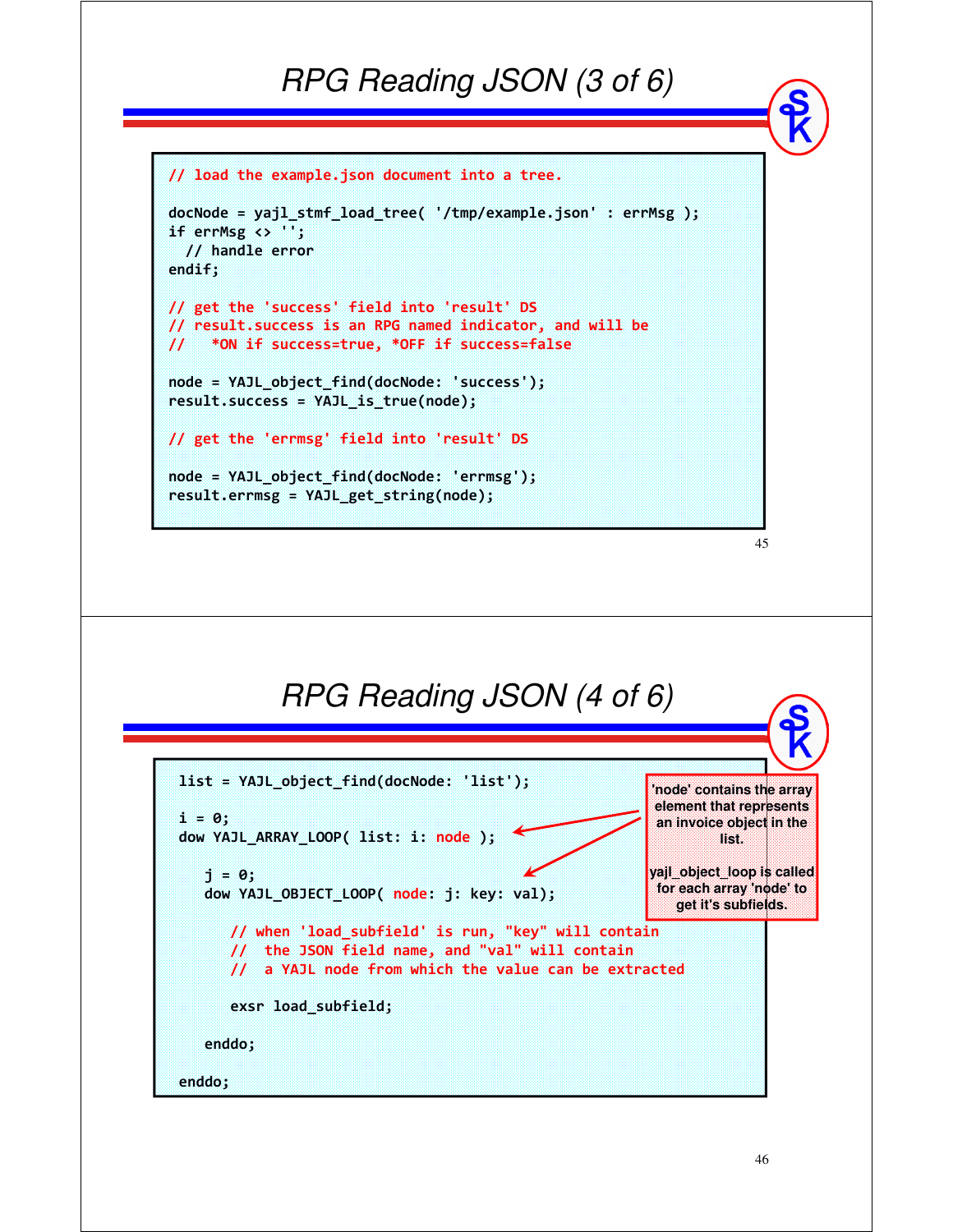## *RPG Reading JSON (5 of 6)*

```
begsr load_subfield;
    select;
    when key = 'invoice';
       result.list(i).inv = yajl_get_string(val);
   when key = 'date';
       dateUSA = yajl_get_string(val);
       result.list(i).date = %dec(%date(dateUSA:*usa):*iso);
   when key = 'name';
       result.list(i).name = yajl_get_string(val);
    when key = 'amount';
       result.list(i).amount = yajl_get_number(val);
   when key = 'weight';
       result.list(i).weight = yajl_get_number(val);
    endsl;
endsr;
```

```
47
```
## *RPG Reading JSON (6 of 6)*

Just for the sake of having some output, here's a quick & dirty routine to print the invoice list (with O-specs)

| D prt<br>ж      | ds:                                       |                                       |    | likeds(list t)  |   |  |
|-----------------|-------------------------------------------|---------------------------------------|----|-----------------|---|--|
| 98<br>endfor;   | $prt = resultu.list(i);$<br>except print; | for $i = 1$ to YAJL_ARRAY_SIZE(list); |    |                 |   |  |
| ×               |                                           |                                       |    |                 |   |  |
| ж               |                                           |                                       |    |                 |   |  |
| <b>OQSYSPRT</b> | 88                                        | PRINT                                 |    |                 |   |  |
| о               |                                           | <b>PRT.INV</b>                        |    | 35              |   |  |
| O               |                                           | <b>PRT.DATE</b>                       |    | 17 <sup>2</sup> | н |  |
| $\overline{0}$  |                                           | <b>PRT.NAME</b>                       |    | 44              |   |  |
| O               |                                           | <b>PRT.AMOUNT</b>                     | 18 | 56              |   |  |
| ö               |                                           | <b>PRT METGHT</b>                     | 18 | 67              |   |  |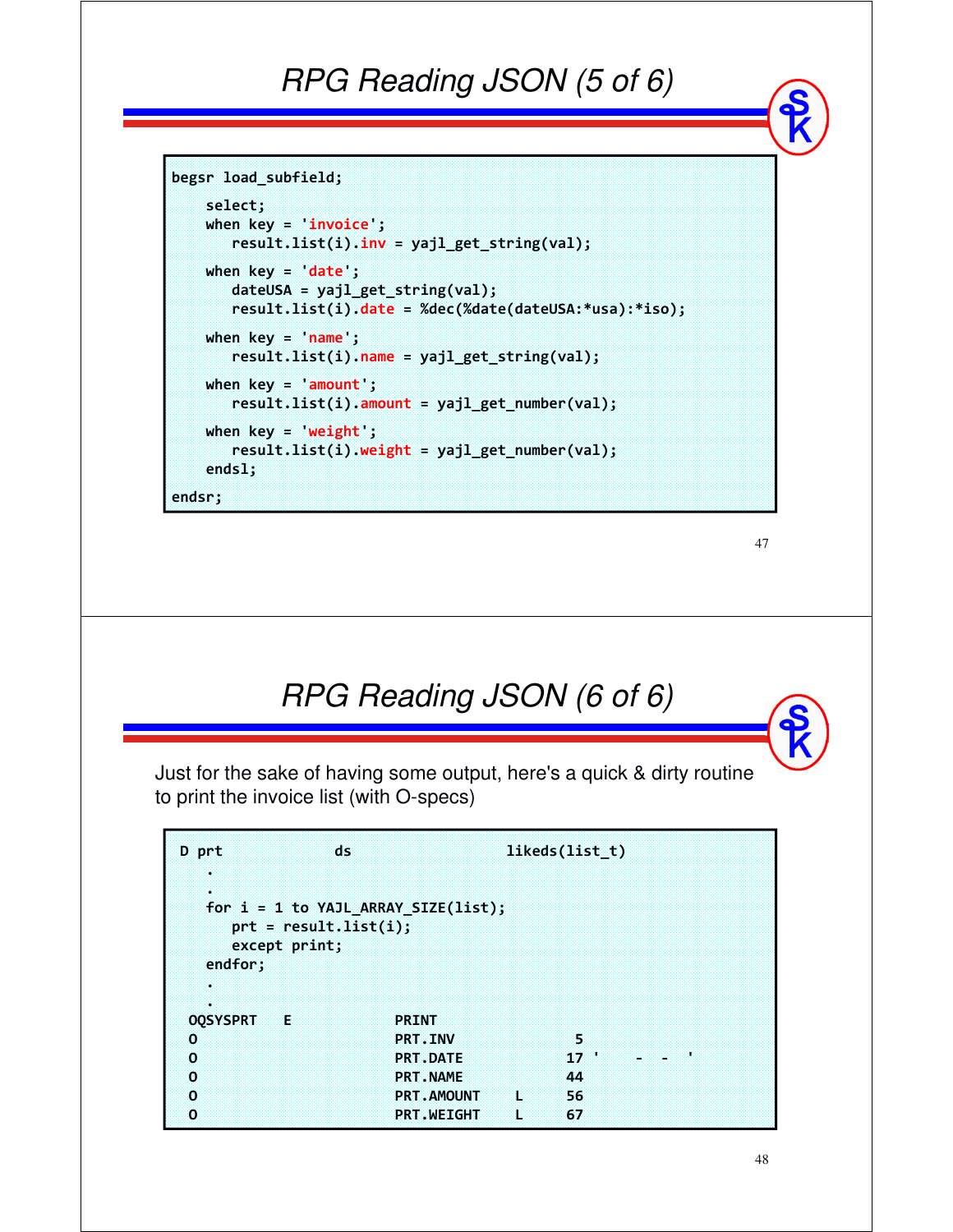The output of the program would look as follows:

| 70689 | 2010-09-01 | JIM JOHNSON       | 14.80 | 3.5  |
|-------|------------|-------------------|-------|------|
| 70695 | 2010-09-01 | <b>BILL VIERS</b> | 9.80  | 3.2  |
| 70700 | 2010-09-01 | JOSE MENDOZA      | 6.00  | 3.0  |
| 70703 | 2010-09-01 | RICHARD KERBEL    | 10.00 | 5.0  |
| 70715 | 2010-09-01 | JACKIE OLSON      | 23.80 | 10.0 |
| 70736 | 2010-09-01 | LISA XIONG        | 24.00 | 7.0  |
| 70748 | 2010-09-01 | JOHN HANSON       | 11.80 | 5.0  |
| 70806 | 2010-09-01 | JOHN ESSLINGER    | 7.50  | 5.0  |
| 70809 | 2010-09-01 | LORI SKUZENSKI    | 20.00 | 1.0  |
| 70826 | 2010-09-02 | KURT KADOW        | 11.25 | 7.0  |
| 70926 | 2010-09-02 | PENNY STRAW       | 25.00 | 5.0  |
| 70979 | 2010-09-02 | WOLSKI STEVE      | 12.75 | .0   |
| 71021 | 2010-09-02 | KENNETH HALE      | 21.25 | 5.9  |
| 71062 | 2010-09-02 | ALEX AGULIERA     | 10.00 | 2.0  |
| 71081 | 2010-09-03 | JIM JOHNSON       | 41.50 | 13.5 |
| 71270 | 2010-09-03 | DAVE DRESEN       | 11.90 | 3.5  |



#### *What About Web Service Input?*

Although there isn't time to go into detail about how to code RESTful web services in this presentation, the gist would be:

- •Get input parameters from the URL.
- •Load the input document with YAJL\_stdin\_load\_tree()

YAJL\_stdin\_load\_tree() reads JSON data from standard input, and returns the document node. If you are writing a web service provider called from Apache, you can use it in place of YAJL\_stmf\_load\_tree() to get the data from Apache instead of from a file.

There is also a routine called YAJL\_buf\_load\_tree() for loading JSON data from a buffer or variable instead of a file.

Examples are provided in the sample code on Scott's web site, here: http://www.scottklement.com/yajl